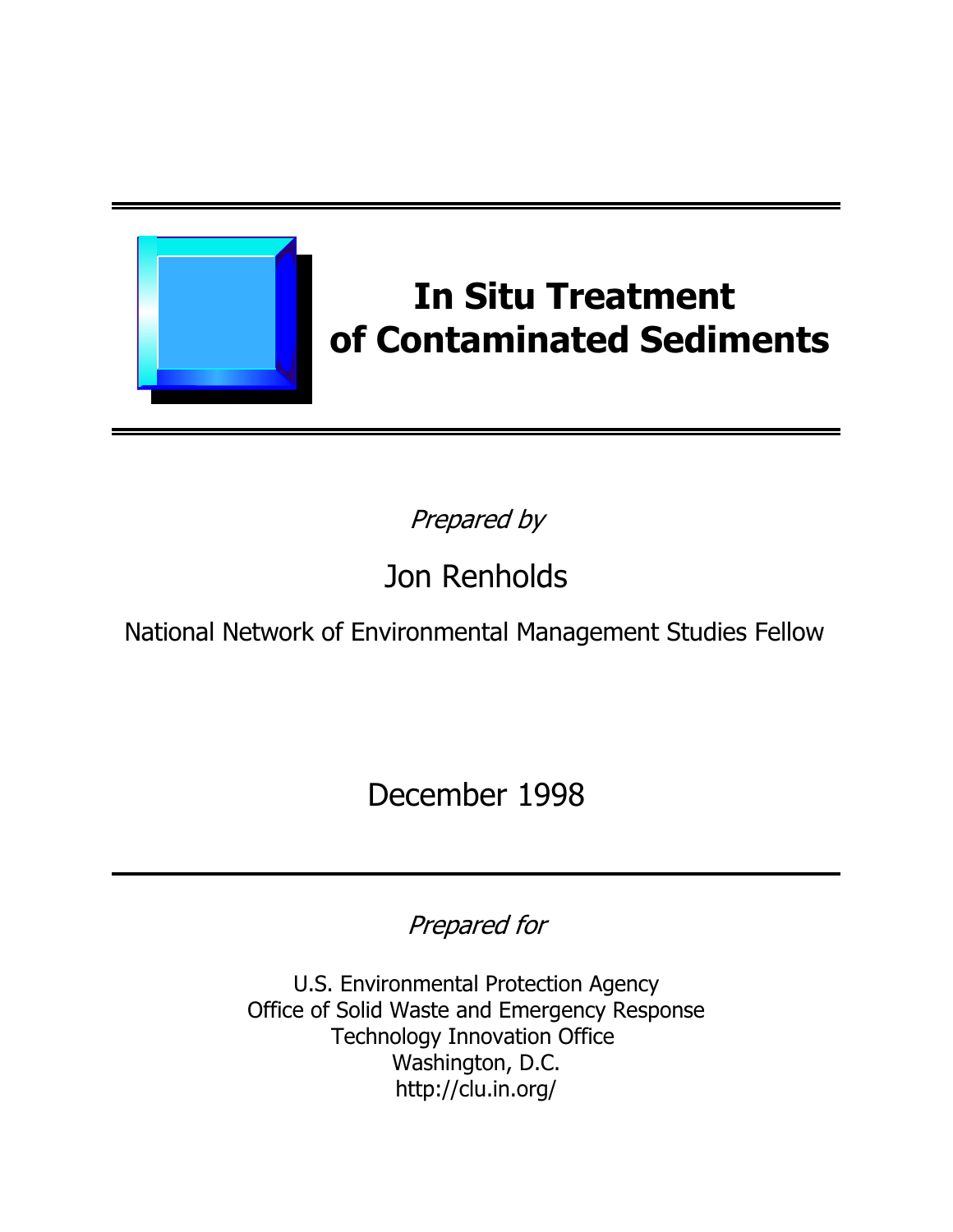#### **NOTICE**

This document was prepared by a National Network of Environmental Management Studies grantee under a fellowship from the U.S. Environmental Protection Agency. This report was not subject to EPA peer review or technical review. The U.S. EPA makes no warranties, expressed or implied, including without limitation, warranty for completeness, accuracy, or usefulness of the information, warranties as to the merchantability, or fitness for a particular purpose. Moreover, the listing of any technology, corporation, company, person, or facility in this report does not constitute endorsement, approval, or recommendation by the U.S. EPA.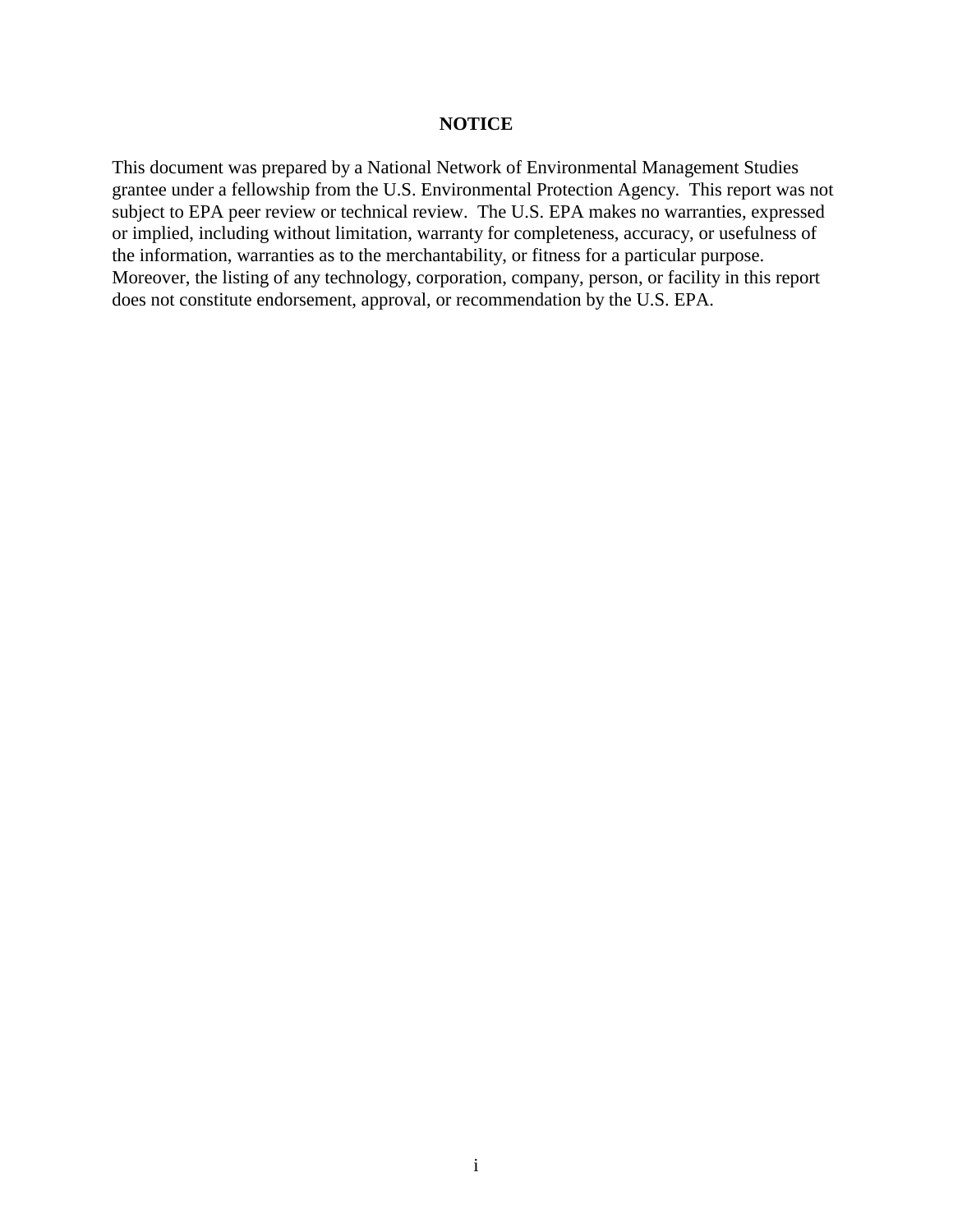#### **FOREWORD**

Environmental concern and interest is growing for contaminated sediments, primarily due to the technological challenges for managing and remediating the sediment contamination. EPA's Technology Innovation Office (TIO) provided a grant through the National Network for Environmental Management Studies (NNEMS) to prepare a technology assessment report on in situ treatment technologies to clean up contaminated sediments. This report was prepared by a senior undergraduate student from Oregon State University during the summer of 1998. It has been reproduced to help provide federal agencies, states, consulting engineering firms, private industries, and technology developers with information on the current status of this technology.

#### **About the National Network for Environmental Management Studies (NNEMS)**

NNEMS is a comprehensive fellowship program managed by the Environmental Education Division of EPA. The purpose of the NNEMS Program is to provide students with practical research opportunities and experiences.

Each participating headquarters or regional office develops and sponsors projects for student research. The projects are narrow in scope to allow the student to complete the research by working full-time during the summer or part-time during the school year. Research fellowships are available in Environmental Policy, Regulations, and Law; Environmental Management and Administration; Environmental Science; Public Relations and Communications; and Computer Programming and Development.

NNEMS fellows receive a stipend determined by the student's level of education and the duration of the research project. Fellowships are offered to undergraduate and graduate students. Students must meet certain eligibility criteria.

## **About this Report**

This report is intended to provide a basic summary and current status of in situ treatment technologies for contaminated sediments. It contains information gathered from a range of currently available sources, including project documents, reports, periodicals, Internet searches, and personal communication with involved parties. No attempts were made to independently confirm the resources used.

While the original report included color images, this copy is printed in one color. Readers are directed to the electronic version of this report to view the color images; it is located at **http://clu-in.org.**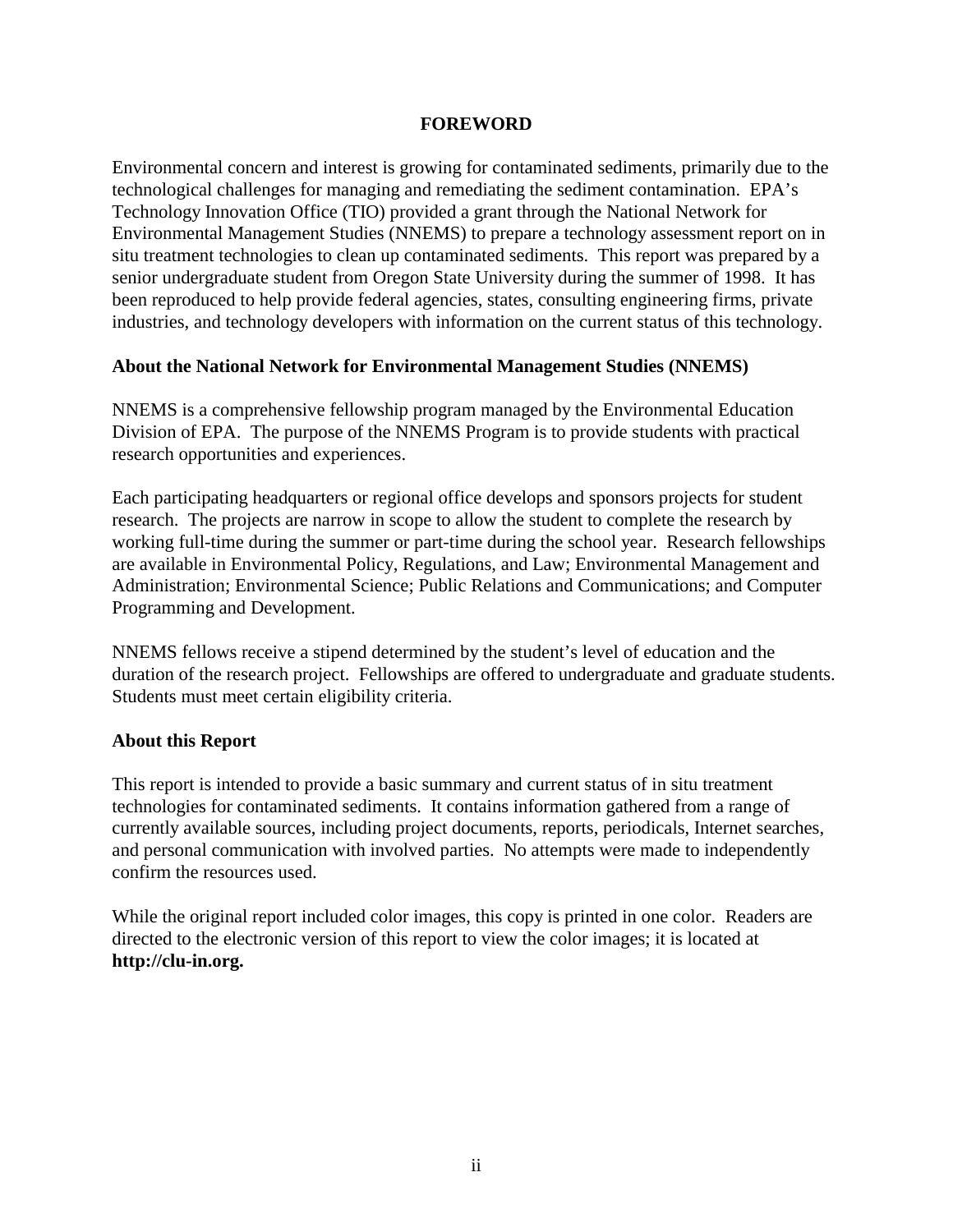# **In Situ Treatment of Contaminated Sediments**

Jon Renholds

Technology Status Report prepared for the U.S. EPA Technology Innovation Office under a National Network of Environmental Management Studies Fellowship

Compiled June - September 1998

**Figure 1 - The vessel used in the in situ chemical injection in Hamilton Harbor --The Gander with its attached Injection Boom --**



Source: http://www.oceta.on.ca/profiles/limnofix/list.html

#### **ACKNOWLEDGMENTS**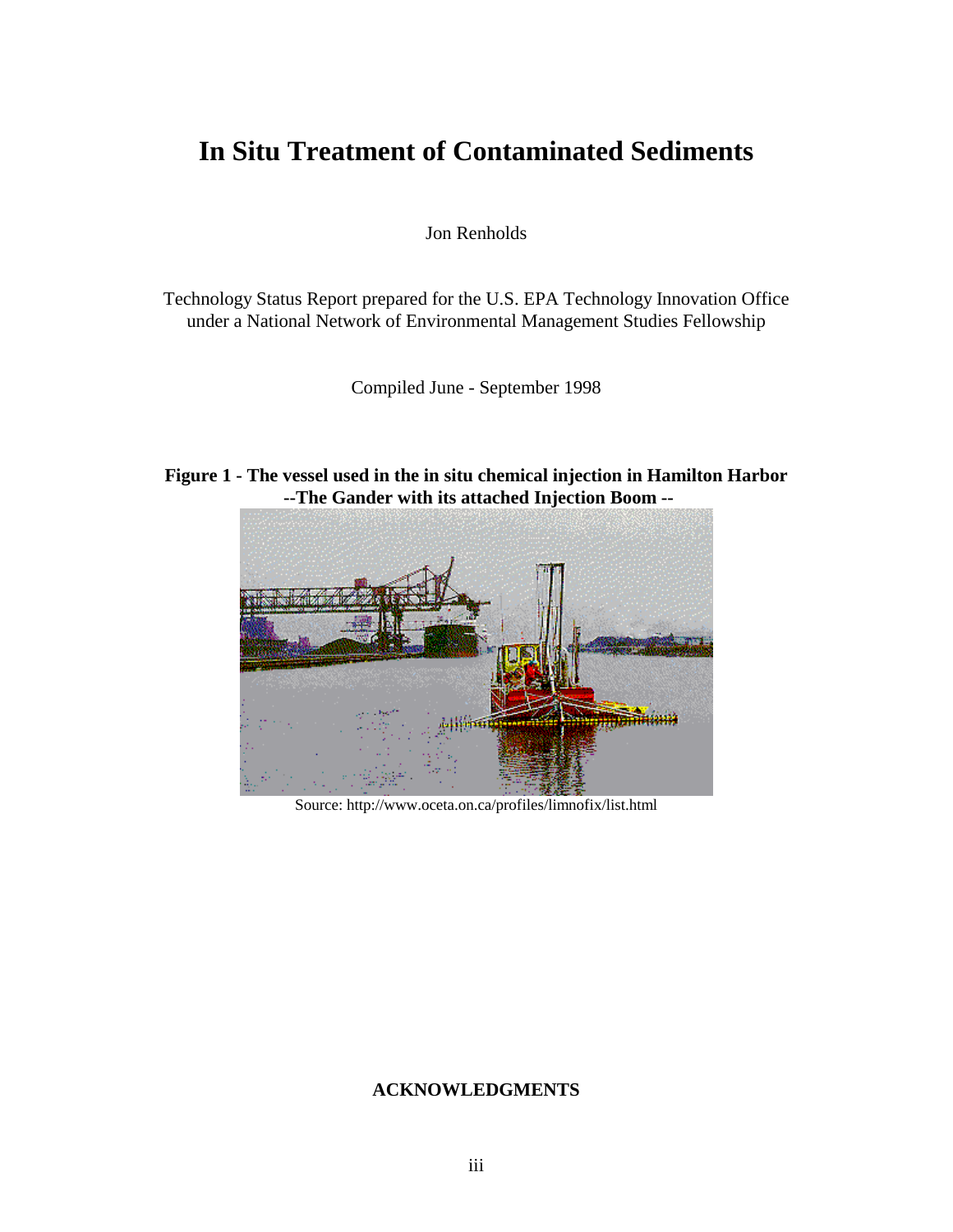I would like to acknowledge and thank the individuals who contributed to this paper. This includes those who provided information and those who externally reviewed and provided comments on draft documents. I would especially like to thank the U.S. EPA's Technology Innovation Office for their immense help in completing this document.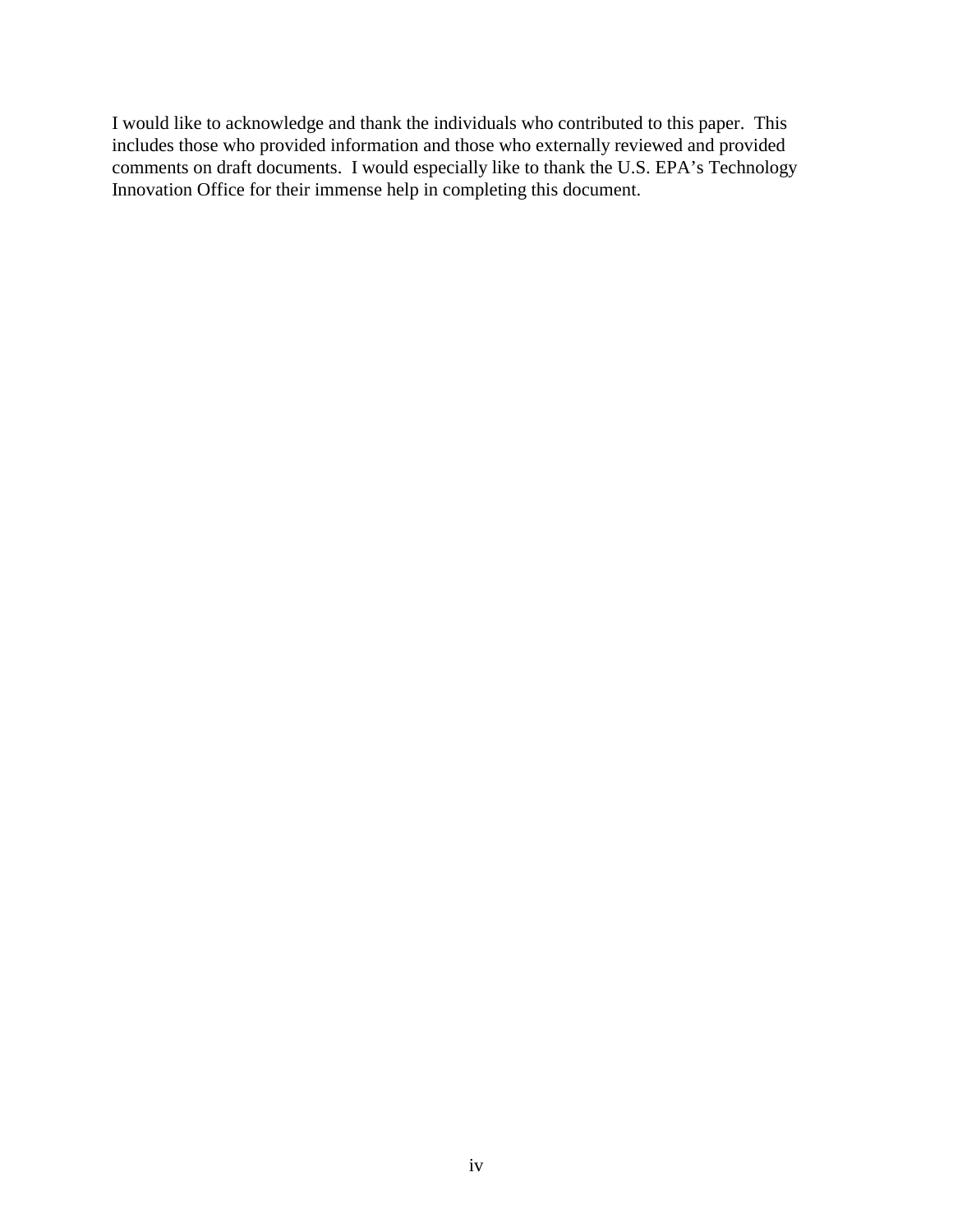# **Table of Contents**

| TREATMENT PROJECTS - IN SITU BIOLOGICAL/CHEMICAL                                                                                         |
|------------------------------------------------------------------------------------------------------------------------------------------|
| IN SITU SOLIDIFICATION/STABILIZATION TREATMENT  15                                                                                       |
| TREATMENT PROJECTS - IN SITU SOLIDIFICATION/STABILIZATION 15<br>U.S. Army Corps of Engineers Laboratory Study on Chemical Mobility After |
| PLANNED/ONGOING ACTIVITIES FOR IN SITU TREATMENT                                                                                         |
|                                                                                                                                          |
|                                                                                                                                          |
|                                                                                                                                          |
|                                                                                                                                          |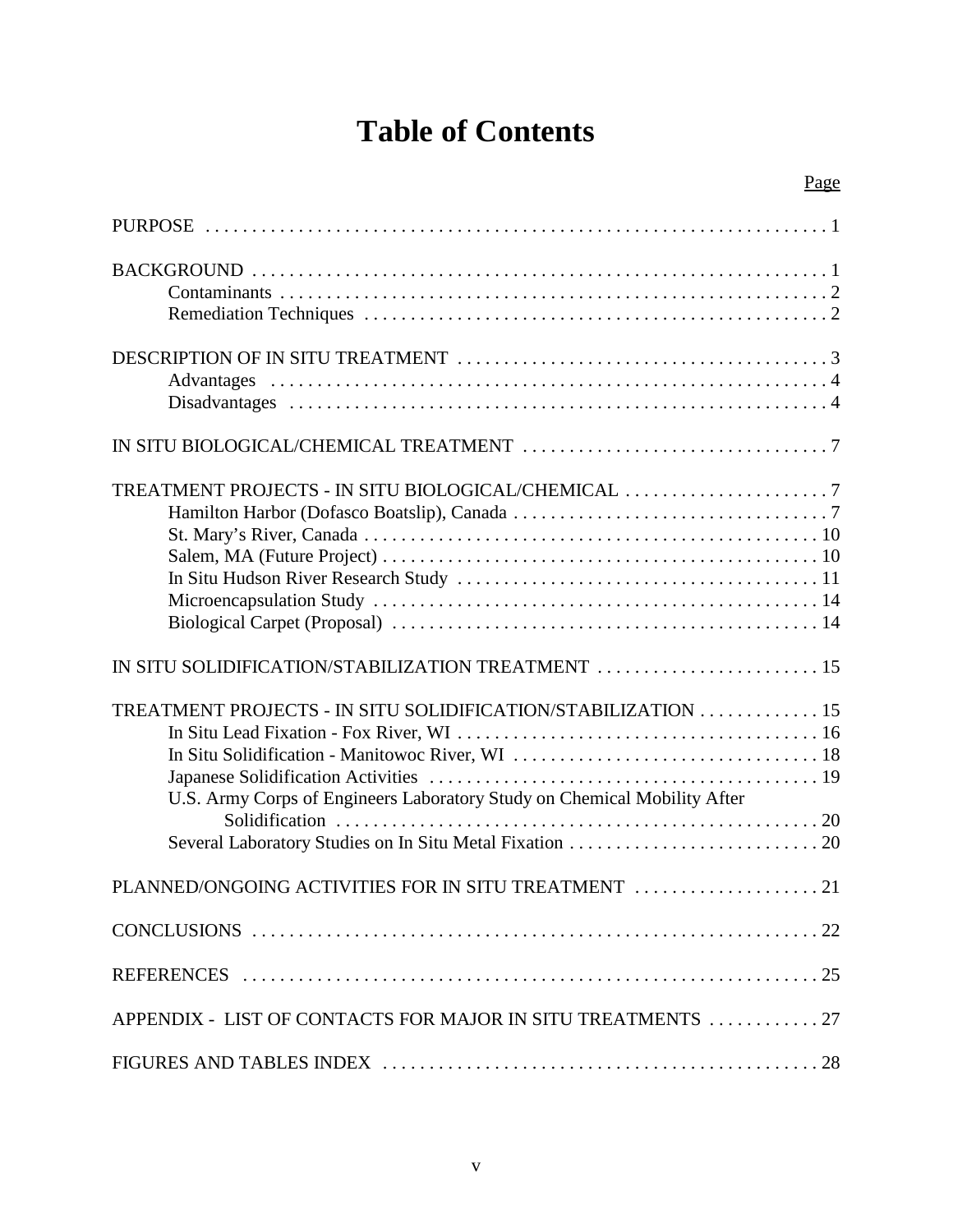#### **PURPOSE**

In the past, the only option to remediate contaminated sediments was to dredge the sediment, then treat or dispose of it. Now, in situ remediation technologies are being considered for treatment more frequently. The purpose of this paper is to assess the current status of in situ treatment technologies for the remediation of contaminated sediments.

#### **BACKGROUND**

Pollutants from industry, mining, agriculture, and other sources have contaminated sediments in many surface water bodies. In the Great Lakes Region, a large area of sediment accumulation, sediment contamination poses a severe threat to human health and the environment. Efforts to clean up sediment contamination began in the 1960s; however polychlorinated biphenyls (PCBs) and *p,p*'dichlorodiphenyltrichloroethane (DDT) levels continued to rise in fish tissues in the 1980s, even though all sources and use of these chemicals had been banned in the Great Lakes basin since the 1970s. This rise sparked interest in the possibility that sediments were a source of toxics. Now, overwhelming evidence supports the theory that toxics trapped in sediment can adversely impact humans and the environment (White, 1998).

In September 1997, EPA completed its National Sediment Quality Survey, which was developed in response to a mandate by Congress. It is part of a three-document series titled "The Incidence and Severity of Sediment Contamination In Surface Waters of the United States," which takes a comprehensive look at the severity of contaminated sediments in the United States. This survey uncovered that sediment contamination exists in every region and state of the country and there are 96 watersheds of probable concern. It concludes that approximately 10% of the sediment underlying surface waters in the United States is sufficiently contaminated with toxic pollutants that pose potential risks to fish, and to humans and wildlife who eat fish. One of the four goals that was established in this survey was to reduce the volume of existing contaminated sediment.

Sediment has been described as the "ultimate sink" or storage place for pollutants. Unfortunately, due to resuspension, sediment can function as both a sink and a source for contaminants in the aquatic environment (EPA, 1997). Because many toxic contaminants that are barely detectable in the water column can accumulate in sediments at much higher levels, the water column can continue to be contaminated long after the source of pollutants is controlled. Even if contaminant levels in the water column are low, adverse effects to organisms in or near the sediment can occur. Benthic organisms are easily exposed to pollutants in contaminated sediments through a variety of ways. This potentially leads to bioaccumulation of contaminants up through the food chain, which has been observed extensively in the Great Lakes (White, 1998). This effect has led to many fish consumption advisories throughout the United States (EPA, 1997).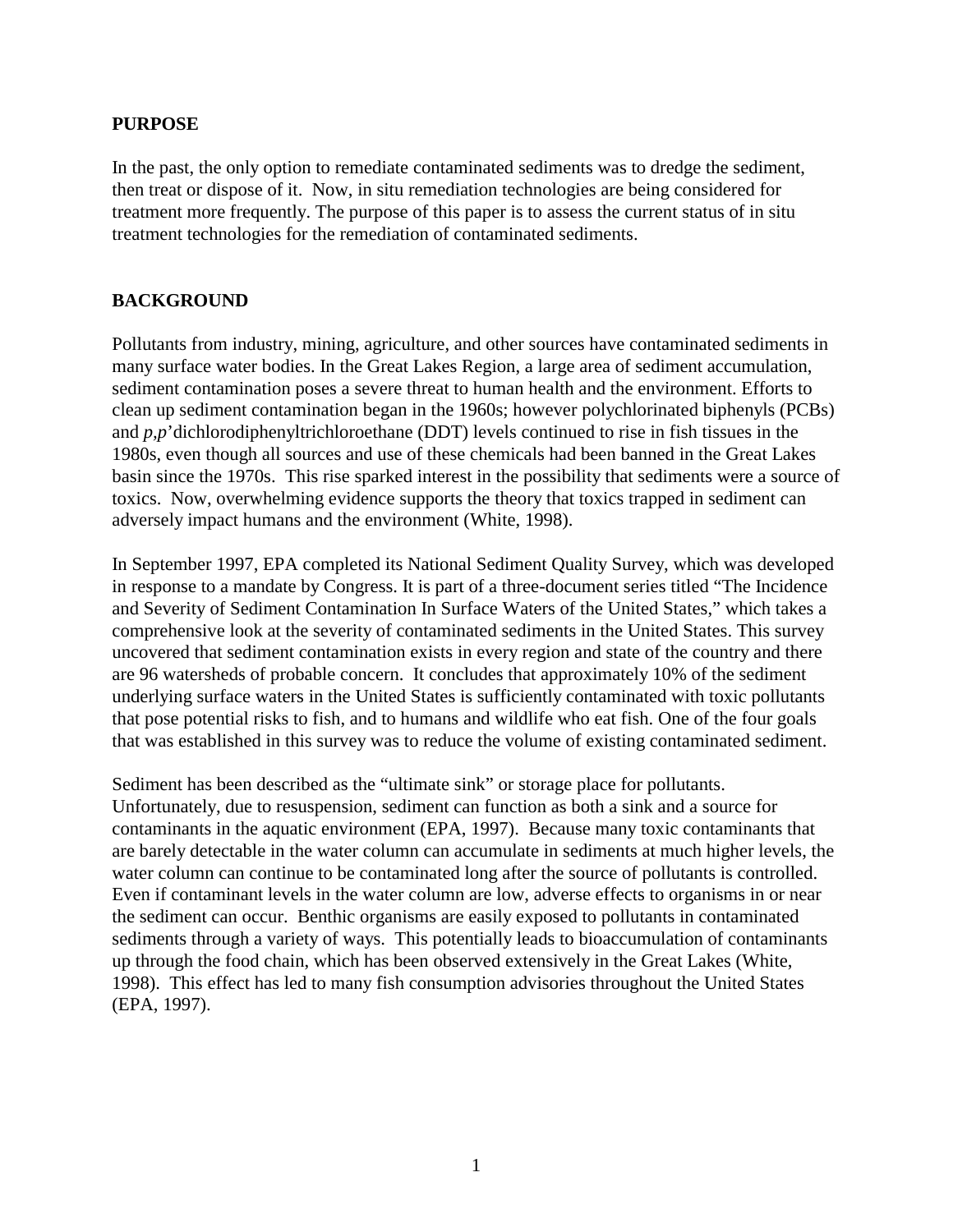## **Contaminants**

EPA's "Selecting Remediation Techniques for Contaminated Sediments" identified a wide array of contaminants present in sediments (EPA, 1993a). The report grouped the contaminants into eight categories:

- & Polynuclear aromatic hydrocarbons (PAHs)
- & Pesticides (such as DDT)
- & Chlorinated hydrocarbons (such as PCBs)
- & Mononuclear aromatic hydrocarbons (benzene and its derivatives)
- Phthalate esters
- & Metals (such as mercury and lead)
- Nutrients
- & Other contaminants, such as cyanides and organo-metals

In EPA's 1998 National Quality Survey, the most frequent chemical indicators for the highest level of sediment contamination were PCBs, mercury, organochlorine pesticides, and PAHs, with PCBs being the most frequent. In the 50 years of production of PCBs, it is estimated that several million pounds of PCBs have entered the environment worldwide. These chemicals are very toxic and tend to bioaccumulate in fatty tissues. Therefore, PCB contamination is both widespread and damaging (Abramowicz et al, 1992).

# **Remediation Techniques**

Section 121b of the Comprehensive Environmental Response, Compensation, and Liability Act (CERCLA) and the Superfund Amendments and Reauthorization Act (SARA) establishes offsite transport and disposal of untreated contaminated materials as the least desirable alternative (EPA, 1990). Despite this, dredging and confined disposal is one of the more established and widely used ways to remediate contaminated sediments (EPA, 1994). A 1993 EPA evaluation of Superfund Records of Decision identified 49 sites where remedial actions were selected for contaminated sediment. At 30 sites, excavation and treatment were selected; at 19 sites, the remedies selected were excavation and containment (EPA, 1993b).

While dredging is often necessary for navigational reasons in many harbors, it may not be the best method for remediating contaminated sediments. Dredging can lead to the resuspension of contaminated sediments, thus contaminating the water column (EPA 1993a). In addition, transporting contaminant sediments can result in contaminant losses due to spills and volatilization (EPA, 1993a). For example, during the Hamilton Harbor project, suspended sediments appeared to flow away from the clamshell dredge (EPA, 1998). Because dredging did not remove all the contaminated sediments in the boatslip area, in situ treatment was tried as an alternative. In Zierikee Harbor located in the Netherlands, it was observed that after dredging, the top sediment layer was more contaminated than before dredging. A Dutch review identified this as a common result of dredging (Development Programme Treatment Processes, 1991).

There are four ways to remediate sediments in place: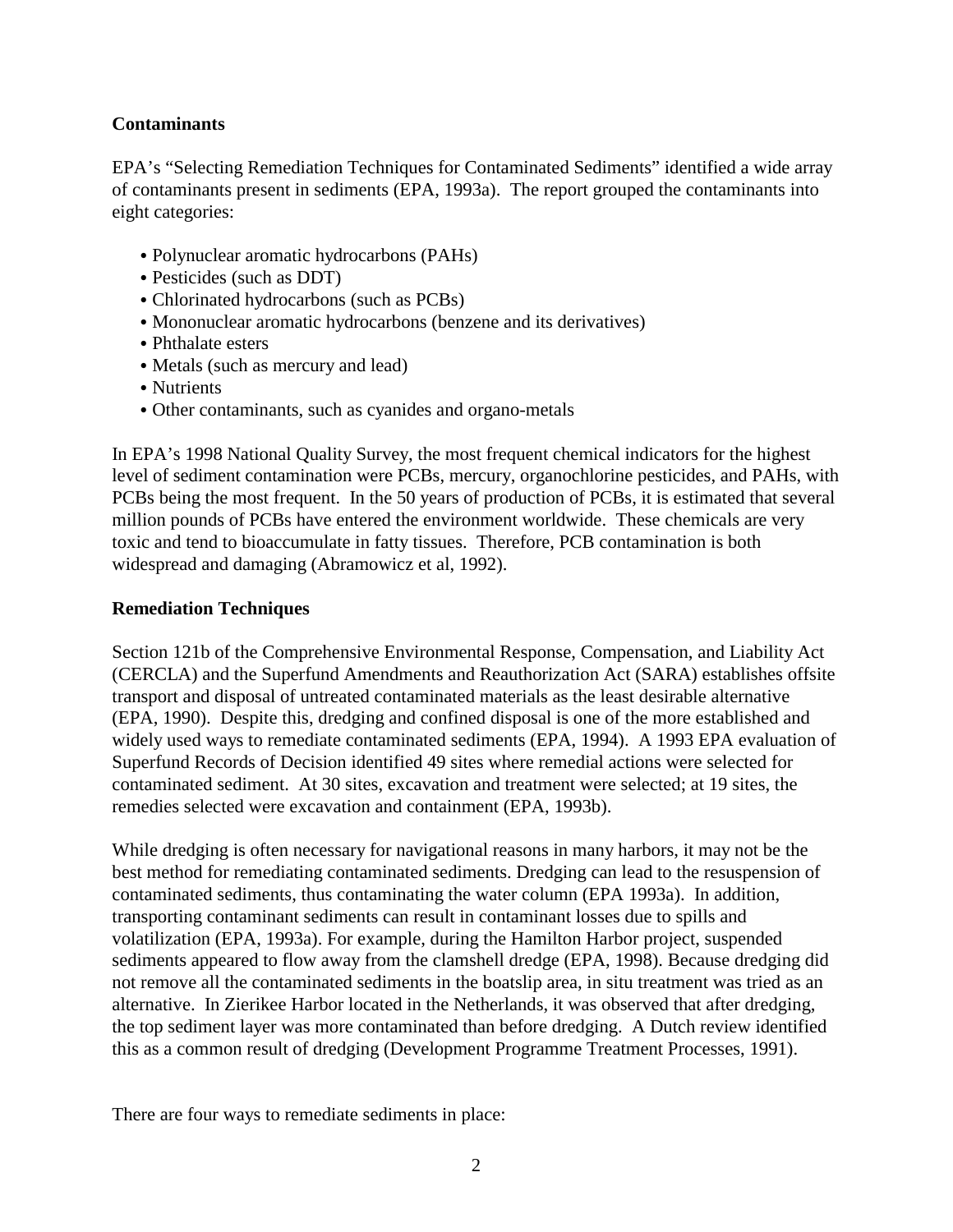- (1) natural attenuation (natural recovery);
- (2) in situ capping;
- (3) waterway confinement (in situ confinement); and
- (4) in situ treatment (EPA, 1994; Bokuniewicz et al, 1997).

Few in situ treatments have been conducted in the field. The major in situ treatment projects to date, which are discussed later in this paper, are listed in Table 1.

| <b>Project Location</b> | <b>Contaminants</b> | <b>Treatment Type</b>   | Date & Scale                        |
|-------------------------|---------------------|-------------------------|-------------------------------------|
| Hamilton Harbor,        | PAHs (primary),     | Biological/             | 1992/93                             |
| Canada                  | sulfides, and oils  | Chemical                | Pilot Scale Study                   |
| St. Mary's River,       | Sulfides            | Biological/             | 1991                                |
| Canada                  |                     | Chemical                | Pilot Scale Study                   |
| Salem, MA               | PAH <sub>s</sub>    | Biological/             | 1998                                |
| (Future Project)        |                     | Chemical                | <b>Full Scale Treatment</b>         |
| Fox River, WI           | Lead                | Stabilization           | 1993<br><b>Full Scale Treatment</b> |
| Manitowoc River,        | PAHs and            | Solidification          | 1992/93                             |
| WI                      | heavy metals        |                         | Pilot Scale Study                   |
| Hudson River, NY        | <b>PCBs</b>         | Biological/<br>Chemical | 1991<br><b>Field Research Study</b> |

**Table 1 - Selected Projects Using In Situ Treatment Methods for Contaminated Sediments**

Note: An appendix lists the point of contact for each project.

## **DESCRIPTION OF IN SITU TREATMENT**

In situ treatment of contaminated sediments has long been considered a possible cost-effective and ecological treatment option, but little has been done to investigate it. It encompasses a variety of methods to treat contaminated sediments without removing them from rivers, lakes, or harbors. However, because of limitations—such as saturated conditions, anaerobic environments, and ambient temperatures—the type of techniques that can be used for in situ treatment is less compared to ex situ treatment (e.g., it would be practically impossible to do a thermal treatment in situ).

In situ treatment can be divided into two areas: biological/chemical treatment methods, and solidification/stabilization treatment methods. In situ biological/chemical treatment involves the addition of microorganisms and/or chemicals to the sediments to initiate or enhance bioremediation. In situ solidification/stabilization treatment involves the addition of chemicals or cements (e.g., Portland cement and quicklime) to encapsulate contaminated sediments and/or convert them into less soluble, less mobile, or less toxic forms.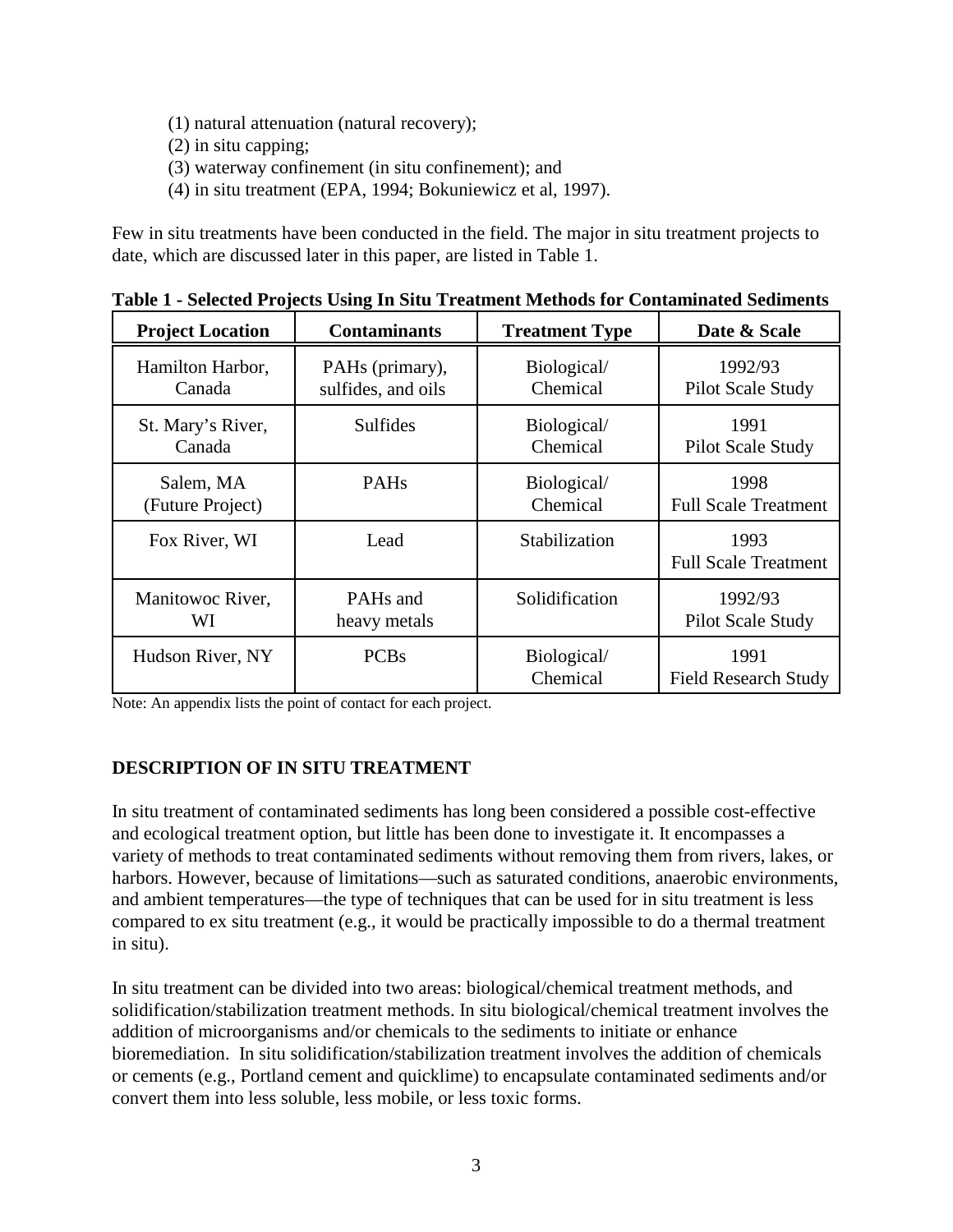#### **Advantages**

The primary advantage of in situ treatment is that the sediments are left in place, decreasing the chance of further contamination from resuspension of contaminants that are bound to the fine particles in the sediment. Another benefit is the reduction in the need for handling sediments, and the potential for exposure and consequential spills of the sediments. A third benefit is a reduction in the volatilization and irretrievable loss to the atmosphere of contaminants that are brought to the surface (EPA, 1993a). A fourth advantage is that it meets section 121b of CERCLA/SARA, which states EPA's "preference for remedial actions where treatment permanently and significantly reduces the volume, toxicity, or mobility of hazardous substances" (EPA, 1990). A fifth advantage is that extensive long-term monitoring required for disposal facilities that handle contaminated sediments (e.g., landfills) is no longer required. A final benefit is the cost of in situ treatment.

In general, using in situ treatment appears to be less expensive than ex situ treatment or disposal of contaminated sediment. For example, Limnofix Inc. predicts that a full-scale remediation of Hamilton Harbor would cost 20% of the cost to dredge and dispose of the contaminated sediment (Murphy et al, 1995b). The 1997 "Contaminated Sediments in Ports and Waterways Report" conducted by the National Research Council estimates in situ treatment costs at \$10/yd<sup>3</sup>, compared to ex situ treatment costs at  $$100$ /yd<sup>3</sup>. The Council also gives the cost for ex situ containment at \$10/yd<sup>3</sup>, even though some believe that in situ treatment will cost less that ex situ containment (Bokuniewicz et al, 1997). However, while in situ treatment is generally considered a less costly alternative, EPA's Remediation Guidance Document indicates that in situ treatment may be less cost effective than ex situ treatment because the treatment level for in situ treatment is not uniform and project goals often cannot be met (EPA, 1994).

#### **Disadvantages**

#### **General**

The treatment efficiency of in situ treatment is almost always less than ex situ treatment. The lower treatment efficiency observed is due to many different factors. In the case of in situ bioremediation, an explanation for the relative inefficiency of this technology could be that only a limited amount of the contaminant is bioavailable to microorganisms, as was found during a General Electric (GE) study of PCB degradation. The 50% degradation that was observed in this study might be considered low if the bioavailability to microorganisms is not considered.

In EPA's Remediation Guidance Document, several limitations are listed for in situ treatment. One of the more important limitations cited is the difficulty with or lack of process control. Because of variances in sediment type and contaminant distribution, it is difficult to ensure uniform dosages of treatment chemicals or to measure treatment efficiency. This can result in different levels of treatment for different areas of the sediment. Another limitation cited in this document is the impact the process has on the water column. Ideally, a remediation method will not result in the release of contaminants to the water column. However, the mixing of treatment chemicals or microorganisms may result in the resuspension of sediments or contaminants. This impact can be avoided by: using a direct injection method, as demonstrated during the Hamilton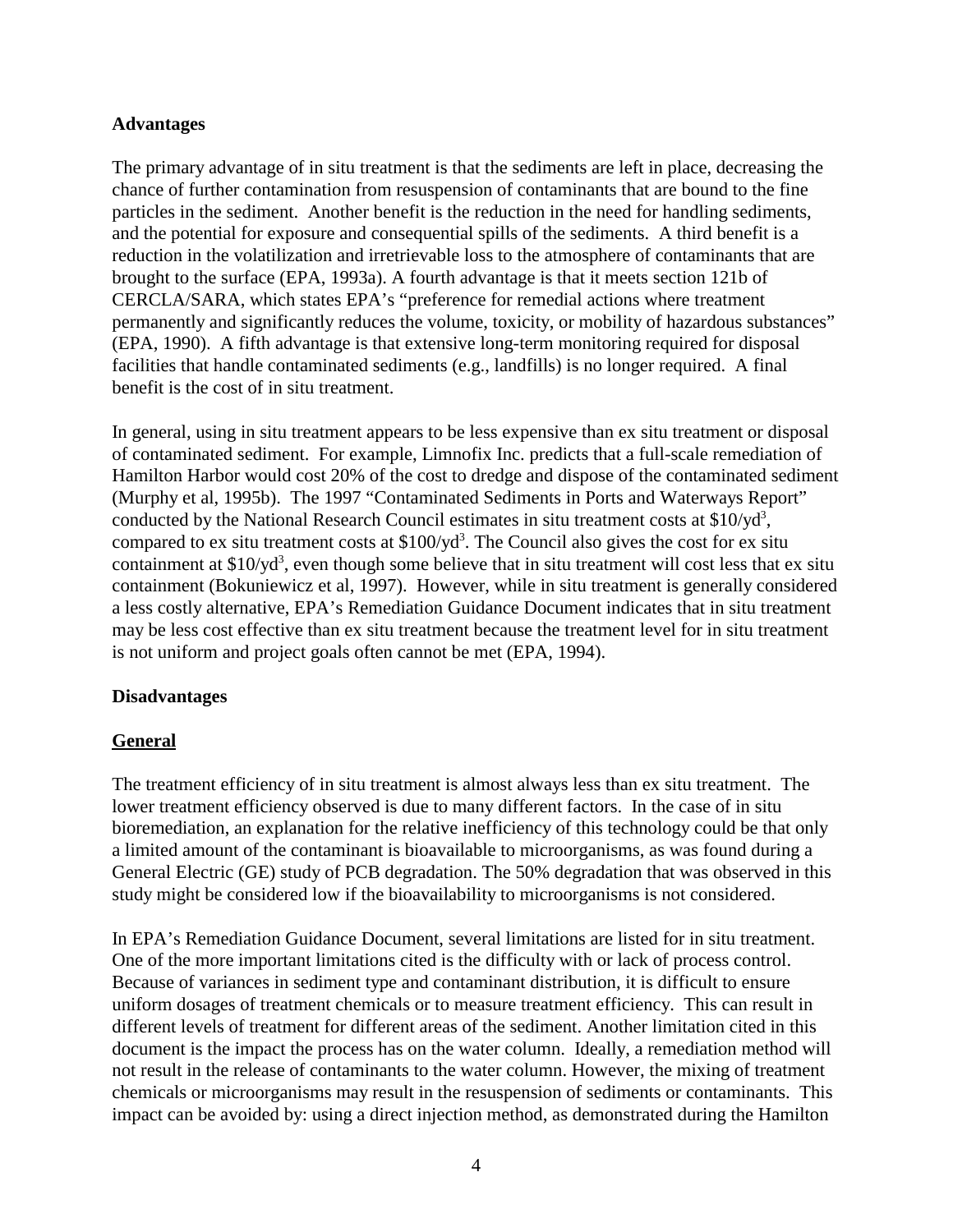Harbor study; isolating the sediment using caissons, as demonstrated during the Fox River Study; or incorporating materials into a solid media that can be put into the sediment, as demonstrated during the microencapsulation study and the biological carpet proposal.

In the Fox River, where caissons made it possible to throughly mix sediments without concern for resuspending them, the stabilization treatment efficiency was very high (around 99.7%) (Chowdhury et al, 1996). In comparison, a sediment injection method done by Limnofix, which does not use caissons, had around 48% treatment efficiency. The injection technique used by Limnofix can never approach the treatment efficiency demonstrated in the Fox River study (Murphy et al, 1995b). However, if the mixing method can be improved, it will result in fairly large performance improvements.

The lack of natural mixing of sediment is considered by some to be the main reason why contaminants do not naturally biodegrade in the sediment. One theory is that microorganisms often have what they need to degrade contaminants, yet due to very little lateral movement of porewater in underwater sediments, the microorganisms can not get to the contaminants to degrade them (Hayes, 1998). Regardless of the reason, it appears that mixing is important to the performance of an in situ treatment process.

As mentioned earlier, the use of in situ remediation has been limited to cases where dredging is not necessary for navigational or other reasons. In theory, in situ treatment could be used to treat contaminants before they are dredged, thus preventing potential release to the environment through volatilization, resuspension, or another means. This situation was illustrated on a small scale in a Fox River project.

While in situ treatment is considered more cost effective than removal technologies, other in situ remediations, such as in situ capping or natural attenuation, are typically less expensive. The National Research Council estimates the cost of in situ capping at \$1/yd<sup>3</sup>. However, in situ capping is a containment technology, not a treatment (Bokuniewicz et al, 1997).

## **Biological or Chemical Treatment**

One disadvantage of biological or chemical treatment is that the high biological oxygen demand (BOD) seen in most sediments can limit biological or chemical treatment (Bokuniewicz et al, 1997). In the Hamilton Harbor study, the presence of methane (resulting in high BOD) required that higher than expected doses of oxidant be added (Murphy et al, 1995b). The oxygen was depleted by the microorganisms because of the preferential aerobic degradation of the methane instead of the contaminants. According to John Haggard of GE's Corporate Environmental Program, high BOD also could be responsible for the large amount of peroxide (an oxidant) used in GE's study of PCB degradation (1998). Another disadvantage of biological or chemical treatment is that it only is applicable to organic contaminants. If metals contamination is present, the only in situ treatment options available are stabilization or solidification.

Another reason that in situ biological/chemical treatment generally has a lower treatment efficiency could be due to the poor environmental conditions (i.e., saturated, anaerobic conditions at ambient temperatures) for microbial degradation (Bishop, 1996). In order to treat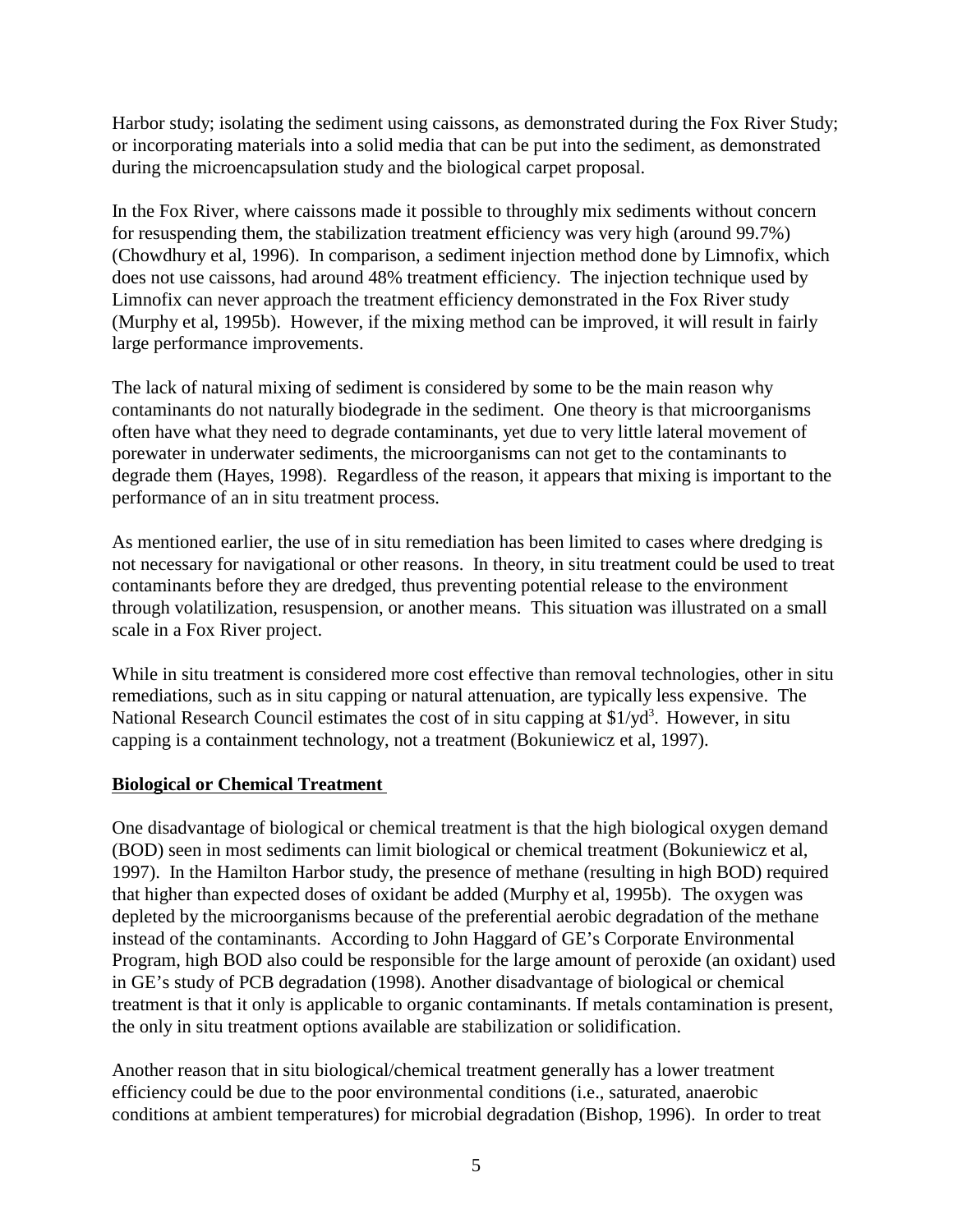the sediments in situ, these conditions must be changed. Reasons that persistent contaminants in sediments are resistant to microbial degradation include:

- Contaminant toxicity to the microorganisms
- & Preferential feeding of microorganisms on other substrates
- Microorganisms' inability to use a compound as a source of carbon and energy
- & Unfavorable environmental conditions in sediments for propagation of appropriate microorganisms
- & Poor contaminant bioavailability to microorganisms

#### **In Situ Solidification/Stabilization**

The strength of solidified sediment is important to prevent its erosion and the release of contaminants over time. Mixing conditions and curing temperature have been identified as the principal factors that influence solidified sediment strength (Kita and Kubo, 1983). Since mixing and temperature are difficult to control in situ, in situ solidification may be more limited than other in situ treatments. In addition, in situ solidification may not change the toxicity of the contaminants in the sediment. Therefore, long term performance is a concern because erosion and diffusion could eventually release the contaminants (EPA, 1994).

| <b>Advantages</b>                                                                              | <b>Disadvantages</b>                                 |
|------------------------------------------------------------------------------------------------|------------------------------------------------------|
| Relatively in expensive                                                                        | Lack of process control                              |
| Usually results in less resuspension of<br>contaminated sediments than removal<br>technologies | Poor environmental conditions for treatment          |
| Treats, does not contain, contaminants                                                         | Lower treatment efficiency than ex situ<br>treatment |
| Reduces handling and exposure of sediments                                                     | Limited experience with in situ treatments           |

#### **Table 2 - Main Advantages and Disadvantages of In Situ Treatment**

## **IN SITU BIOLOGICAL/CHEMICAL TREATMENT**

Biological/chemical treatment uses microorganisms and/or chemicals to degrade toxic contaminants in the environment. Although many contaminants can be degraded by naturallyoccurring microorganisms, these microorganisms often degrade the contaminants too slowly. Therefore, the addition of microorganisms and/or chemicals is used to stimulate the degradation of contaminants.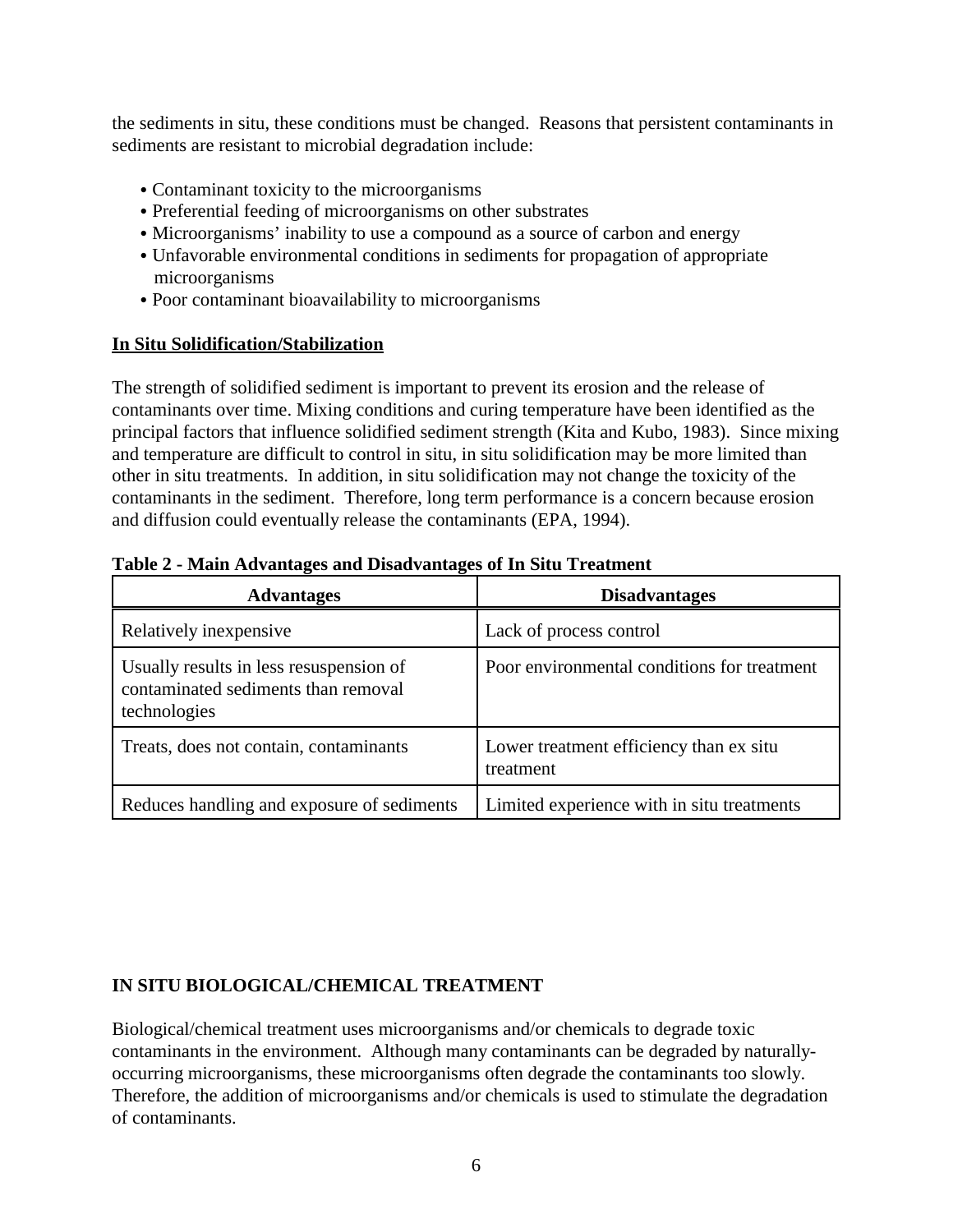# **TREATMENT PROJECTS - IN SITU BIOLOGICAL/CHEMICAL**

Few pilot- or full-scale projects using in situ biological/chemical treatment for remediating contaminated sediments have been conducted to date. However, lessons learned from these projects can be applied to future in situ treatment applications. In addition, bench-scale and laboratory-scale studies can provide insight into the direction of research and applications of in situ treatment and what will work for future projects. This section presents six different treatment projects: Hamilton Harbor (Dofasco Boatslip), Canada; St. Mary's River, Canada; Salem, MA (Future Project); In Situ Hudson River Research Study; Microencapsulation Study; and Biological Carpet Proposal. These projects include pilot studies, a field research study, a laboratory study, and a proposal for a future study.

## **Hamilton Harbor (Dofasco Boatslip), Canada**

#### Introduction

Hamilton Harbor, which is located on Lake Ontario in Canada, was identified by the International Joint Commission as one of 43 Areas of Concern in the Great Lakes Region because of environmental impairments (Irvine et al, 1997). The harbor is contaminated with metals, sulfides, oils, and a variety of organic compounds, especially PAHs. Most of the contamination resulted from historic industrial waste streams, but current sources, such as sewer overflows, atmospheric inputs, and coal pile runoff, continue to contaminate the harbor.

Simple projections of the costs to remediate the harbor indicate that dredging and disposal of all hot spots would cost \$20 million, while similar cleanup of the rest of the contaminated sediments would cost \$4 billion. After examining these projected costs, the National Water Research Institute of the Environment Canada decided to conduct several pilot-scale studies to remediate the contaminated sediments in Hamilton Harbor, which included an in situ treatment study conducted from 1992 to 1993 in an area of the harbor called Dofasco Boatslip (Murphy et al, 1995b).

Dofasco Boatslip is 1 km long by 100 m wide. In 1988, about 3000 m<sup>3</sup> of sediment was dredged at a cost of \$600,000. The dredging was not that successful because the silty sediment flowed away from the clamshell dredge head, resulting in a mix of clean and contaminated sediments. The dredging and ship traffic removed most of the contaminated sediments, but several hot spots of contamination remained.

#### Treatment Technique

The objective of the in situ treatment in the Dofasco Boatslip area was to stimulate anaerobic bioremediation with the natural microorganisms in the sediment using chemical injection of oxidants and/or nutrients. After characterization of the contaminated sediment, a laboratory study to examine the feasibility of applying the treatment to the field was conducted to determine the optimal conditions for bioremediation. The sediment samples for the laboratory study were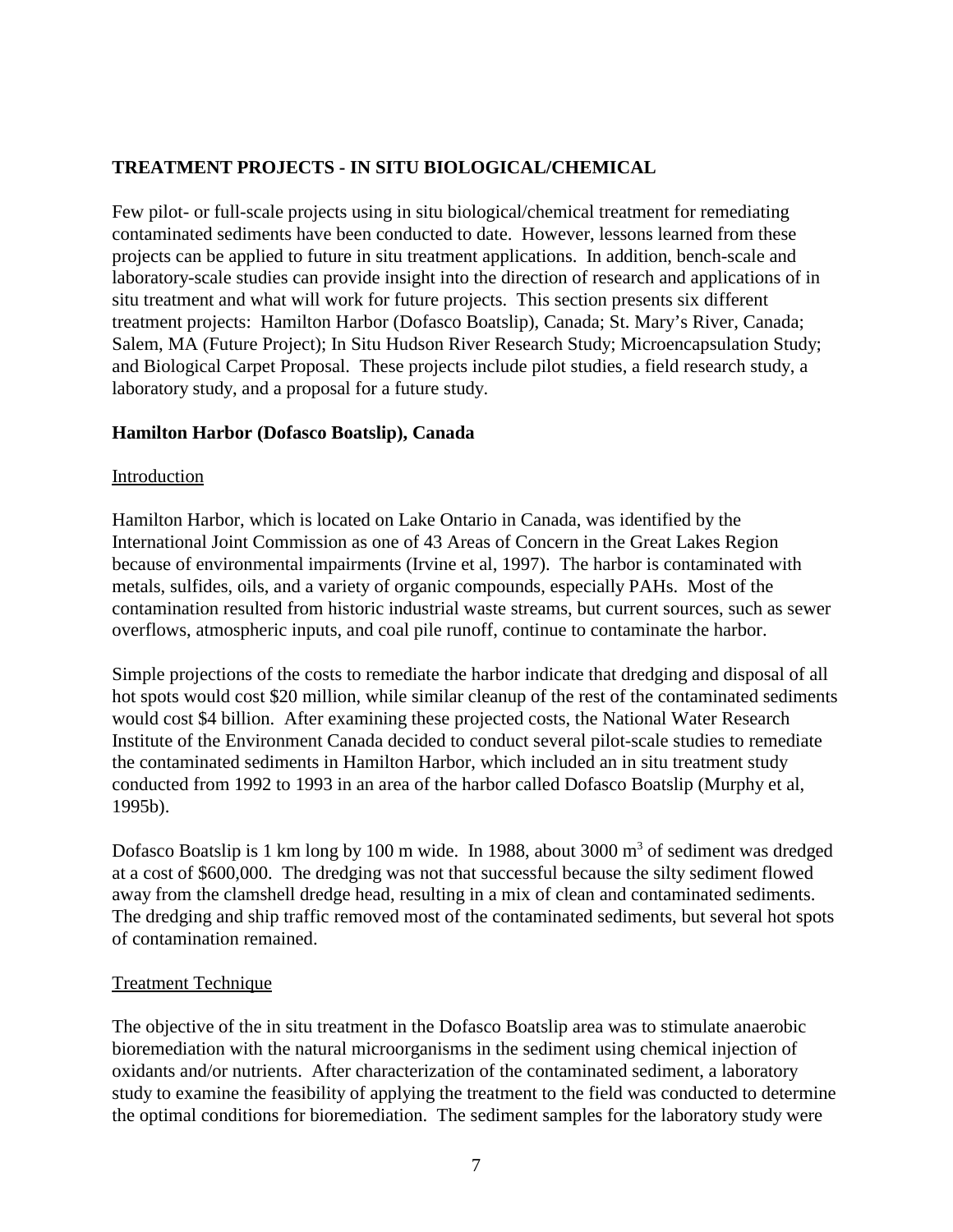kept anoxic, and calcium nitrate and an organic amendment were mixed with the sediment. The laboratory study yielded positive results, prompting Environment Canada to proceed with the pilot-scale in situ chemical injection.

The Department of Fisheries and Ocean vessel, the Gander, was fitted with an 8 m wide injection boom to inject the chemicals into the sediment. The boat was 8.2 m long, 3 m wide, had a draft of 0.4 m, and could be loaded with 6 tons of calcium nitrate (see Figure 2). During the first three treatments, only farm grade calcium nitrate was injected into the sediments: 3.6 tons on July 28, 1992; 3.89 tons on September 15-17, 1992; and 6 tons on April 27, 1993. On September 22, 1993, five tons of calcium nitrate along with five tons of organic amendment were injected again. Samples of the sediment were taken to determine the concentration of total petroleum hydrocarbons, sulfides, and PAHs before and after the treatments were performed. The air was monitored for the release of volatile organics for health and safety reasons, and sediment resuspension was measured during the injections (Murphy et al, 1995b).



# **Figure 2 - In Situ Chemical Injection Method Used at Hamilton Harbor (Dofasco Boatslip)**

Source: http://www.oceta.on.ca/profiles/limnofix/list.html

## Cost and Performance

The laboratory studies on the sediments from Dofasco Boatslip indicated that the microorganisms biodegraded approximately 78% of the oils and 68% of the PAHs in 197 days (Murphy et al, 1995b). Despite the fact that the sediment used for the laboratory studies was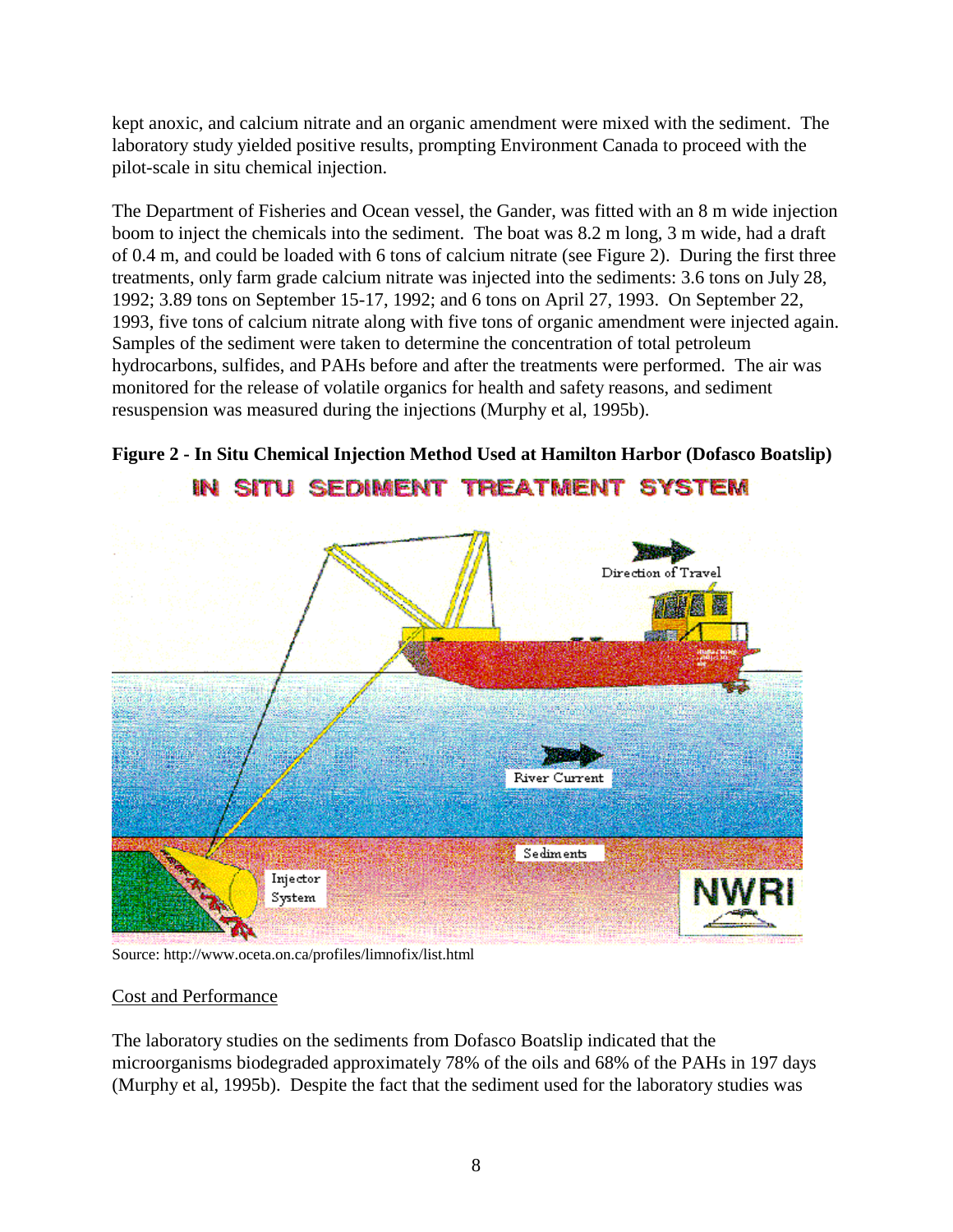some of the most contaminated [up to 2000 micrograms per gram  $(\mu g/g)$  of PAHs], the highmolecular-weight PAHs degraded just as quickly as the low-molecular-weight PAHs.

The 1992 chemical injection in Dofasco Boatslip was fairly successful at degrading some organic compounds—for example, 80% of the toluene and 86% of the ethylbenzene—but there were problems with the PAH degradation. Only 15% of the PAHs were degraded in the 1992 chemical injection, and naphthalene concentrations increased by 195%. However, since the naphthalene is the intermediate compound during the biodegradation process, its concentration decreased below the original pretreatment levels during the 1993 injections. After the 1993 injections, the total petroleum hydrocarbons (TPHs) were reduced by about 57% and, in the flat areas, the total PAHs were reduced by about 48%.

Monitoring during all the injections indicated that both the release of volatile organics and the resuspension of sediments were minimal and not of concern. Nearly all of the free hydrogen sulfide was degraded, but the acid volatile sulfides appeared to be resistant to oxidation by calcium nitrate (Murphy, 1995b). The treatment efficiency was less in areas with steep slopes and areas with logs because the injection equipment tended to jump or slip in these areas. Although the injection equipment shuddered when it hit a log, it was not damaged and treatment was not delayed.

When the chemical injection was performed, diffusion of nitrate into deeper sediments caused methane to be released to the surface, where it competed with the contaminant for the nitrate oxidant. Therefore, to increase PAH degradation, a higher dose of nitrate (or another oxidant) would be required to overcome its use by in fluxing methane. It was promising that the addition of organic amendments stimulated bioremediation. Continued study was planned to determine the benefit of increasing the injection of organic amendments, but treatment in Dofasco Boatslip was stopped because of continued contamination of the sediments from coal pile runoff. When contaminated sediment began to accumulate on top of the treated sediment, it became difficult to determine treatment efficiency (Murphy, 1998). Environment Canada has acquired a patent for the treatment method, and has licensed the technology to Limnofix Inc., which is working to improve the injection equipment to improve the treatment efficiency (Babin, 1998).

A large portion of the treatment costs was associated with extensive monitoring; however, such monitoring may not be required in a full-scale study. After conducting this study, the National Water Research Institute predicted that it should be possible to bioremediate sediments for about 20% of the cost of dredging and storage in a confined disposal facility (Murphy et al, 1995b). The Institute did not provide the exact costs for the study, but investigators estimate that between 15% to 30% of the total treatment costs were chemical costs (Babin, 1998).

#### **St. Mary's River, Canada**

#### Introduction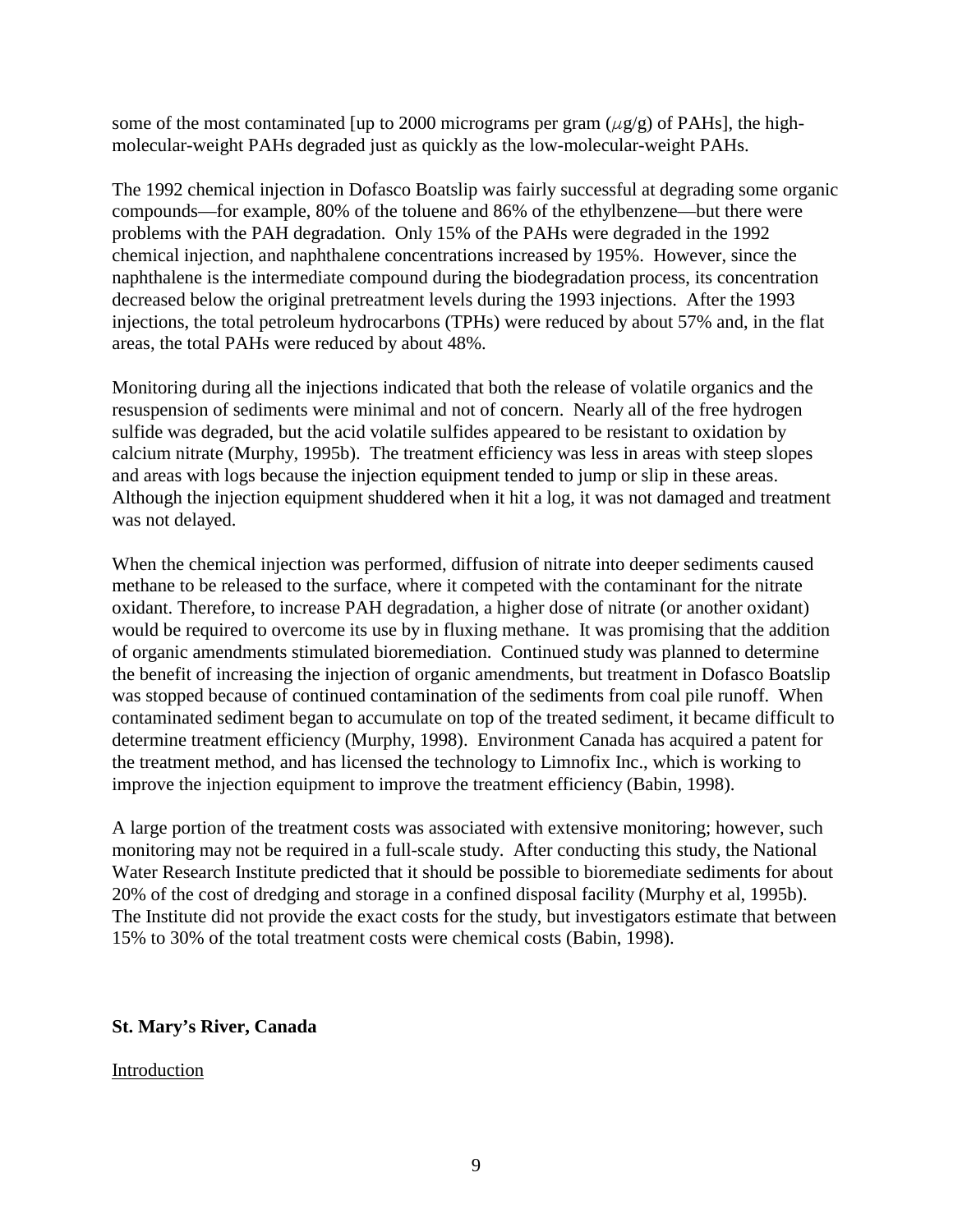Prior to the treatment in Hamilton Harbor, Environment Canada conducted a pilot-scale study of in situ chemical injection to stabilize sulfide in sediments. This study was conducted in St. Mary's River (Murphy et al, 1995a), which connects Lake Superior and Lake Huron and is contaminated with a large amount of organic waste (including various forms of sulfur chemicals from an Algoma Steel Mill, poorly treated sewage, and a large quantity of wood fiber) (Murphy et al, 1995a). The sediment in the river contains approximately 99% wood fiber and 1% silty sediment (Babin, 1998).

Prior to treatment, it was believed that the sulfide toxicity greatly reduced the natural bioremediation of the organic contamination. Thus, treating the sulfide toxicity with iron, which reacts rapidly with hydrogen sulfide to stabilize it, could greatly improve the condition of the sediment.

The same equipment used in the Hamilton Harbor project—the Gander equipped with an injection boom—was used for this study. Sediment resuspension was measured with sediment traps during the injection treatments. It was determined that although a pressure wave proceeded the injection bar, the injection resulted in little suspension of the woody sediment. As a result, resuspension was determined not to be a problem during this project.

## Procedure

The treatment involved injecting ferric chloride into the sediments to inactivate reactive sulfide and reduce sediment toxicity. On July 10, 1991, 600 L of ferric chloride was injected in an area measuring 90 m by 12 m. On October 6, 1991, a second ferric chloride injection was done in a different area measuring 200 m by 36 m. In the first injection, only the top 9 cm of the sediment was treated, which resulted in a decrease of 81% in the concentration of reactive sulfide and acute toxicity. In the second injection, modifications were made to the injection bar to enable treatment of the top 15 cm of the sediment, which resulted in a 57% decrease in the concentration of reactive sulfide and acute toxicity. Although it could not be determined what effect the treatment had on the toxicity and the natural biodegradation of the other organic contaminants in the river, it is believed that the treatments added about one year of oxygen diffusion to the sediment. (Murphy, 1995a).

## **Salem, MA (Future Project)**

In the fall of 1998, Limnofix Inc. is planning to conduct a full-scale treatment of intertidal zone sediments to enhance the biodegradation of organic contaminants. The treatment site, which is located in Salem, Massachusetts, is an intertidal zone of approximately 2,000 square yards where there is PAH contamination (mainly naphthalene) from an abandoned manufactured gas plant. At the site, there are eight to ten inches of contaminated sand that is underlain by clay. The contamination is slowly migrating through the intertidal zone above the clay layer.

The bench-scale and pilot-scale studies have indicated that oxidant limited the biodegradation at the site. The treatment will involve injection of calcium nitrate to stimulate biodegradation of the PAHs, much like what was conducted at Hamilton Harbor. Because the site is in an intertidal zone, the treatment is being conducted during low tide with a special tractor that will pull a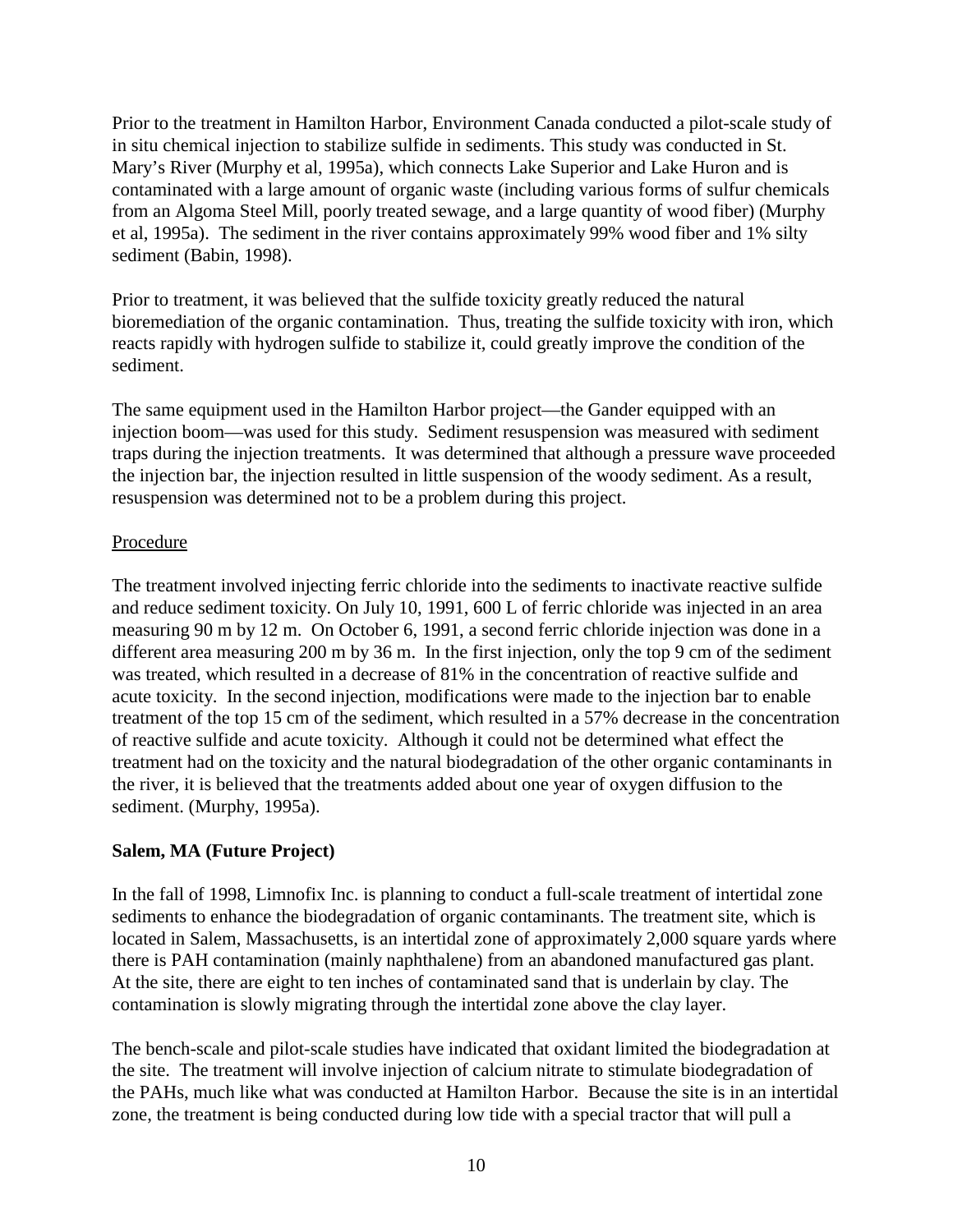modified harrow to inject the calcium nitrate (Babin, 1998). Although this treatment study will provide no further information on the underwater injection conducted in Hamilton Harbor, the results should help shed light on whether the biodegradation efficiency of PAHs can be improved.

## **In Situ Hudson River Research Study**

## Introduction

From 1946 to 1977, two GE plants located in Fort Edwards and Hudson Falls, New York, caused extensive PCB contamination of the upper Hudson River (Abramowicz, 1992). In 1991, GE conducted the first extensive study of the natural and accelerated biodegradation of these chemicals. From previous laboratory studies, GE determined that PCBs could be anaerobically dechlorinated to monochlorinated or dichlorinated biphenyls. The monochlorinated or dichlorinated biphenyls then could be completely biodegraded aerobically by a small number of microorganisms.

For this study, GE selected a site in the Hudson River near the Town of Moreau, New York, where extensive dechlorination already had occurred, to try to aerobically biodegrade lowerchlorinated biphenyls. The site is located about two miles downstream from the GE plant in Fort Edwards and the study was conducted from August 9 to October 21, 1991.

The field study consisted of driving six caissons eight feet into the sediment to form test cells, which were six feet in diameter and a half-inch thick (see Figure 3). Measures were taken to ensure that there were no leaks in or out of these test cells. Of the six test cells, two were used as controls [a high-mix cell (C1) and a low-mix cell (C4)], two were used as duplicate low-mix treatments with additions of oxygen, nitrogen, and phosphate (C5 and C6), and two included a microorganism known to biodegrade lower chlorinated PCBs (H850), as well as oxygen, nitrogen, and phosphate—one high-mix cell (C2) and one low-mix cell (C3).

The two high-mix test cells (C1 and C2) were mixed with an impeller that rotated at 40 rpms to resuspend a large amount of sediment. The four low-mix test cells (C3, C4, C5, and C6) were mixed with a plow-like rake that rotated at three rpms to turn over the sediments without resuspending a large amount of them. Oxygen in the sediments was maintained by automatically adding peroxide when the oxygen fell below a predetermined level. Oxygen levels were kept below saturation levels to prevent losses to the atmosphere and to enable monitoring of the total oxygen consumed. Nitrogen and phosphate were added to the test cells at regular intervals; biphenyl also was added at lesser intervals to study its effect on triggering aerobic PCB degradation (Abramowicz et al, 1992).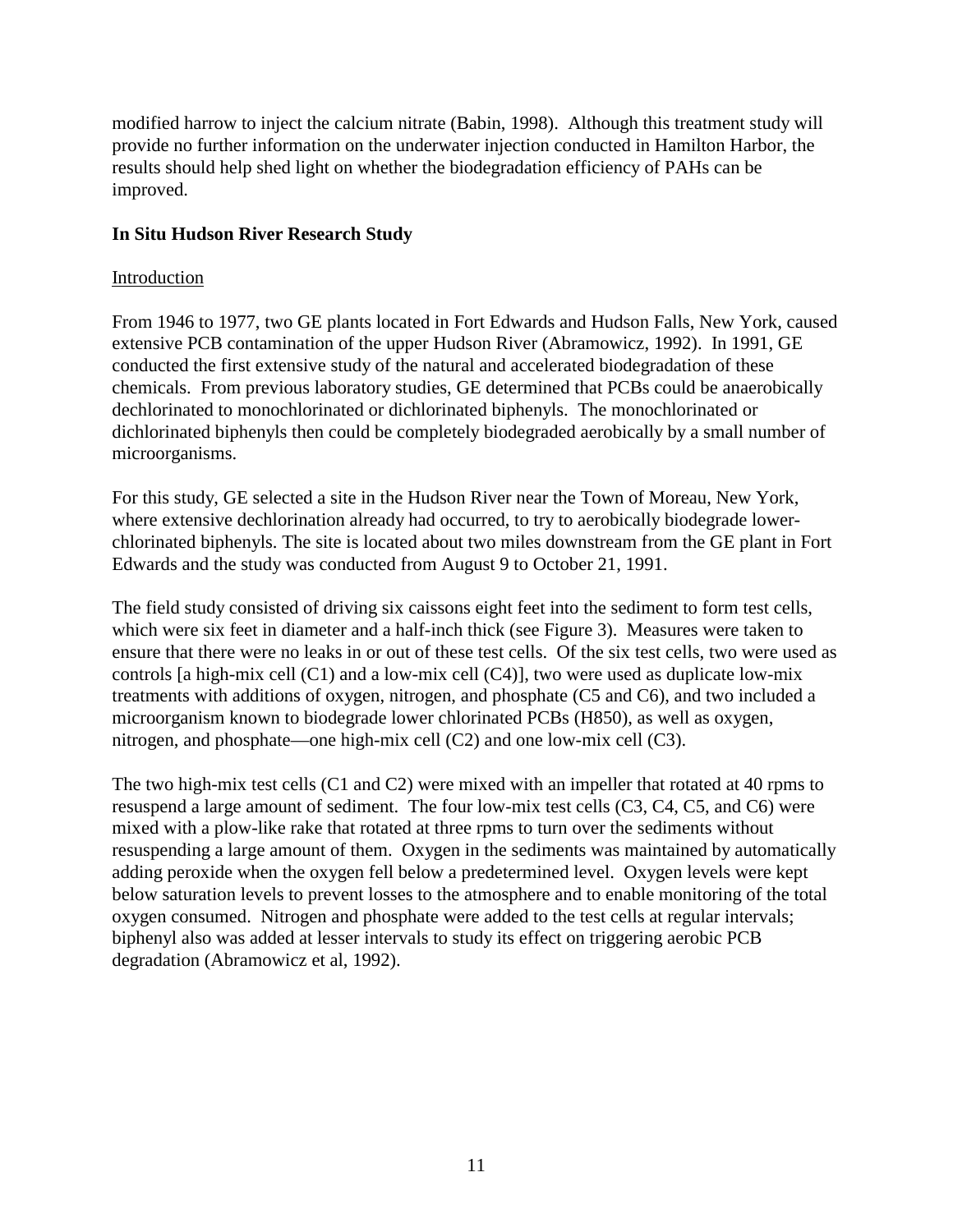

**Figure 3 - GE's Caisson Configuration**

Source: Abramowicz et al, 1992

#### Performance

Although there were difficulties with measuring the biodegradation rate of PCBs during this 10 week test, there was evidence that accelerated PCB degradation did occur. Besides the consumption of the oxygen and nutrients (nitrogen and phosphate) that were added to the test cells, there was a temporary appearance of chlorobenzoates during the treatment. From previous laboratory studies, chlorobenzoates were determined to be an intermediate in aerobic biodegradation between lower-chlorinated PCBs and complete mineralization to carbon dioxide, water, and chloride ions. The temporary appearance of these compounds indicated active biodegradation.

PCB degradation in the cells was measured using three methods. The results are listed in Table 3. The original analysis of PCB degradation was based on the measured average PCB concentrations, which indicated that the low-mix treatment cells without microorganisms (C5 and C6) had higher rates of PCB degradation (72.6% and 68.5%, respectively) than the high-mix treatment cell with inoculation (C1) (41%) (refer to Table 3). However, these measurements were an inaccurate indication of the actual PCB degradation that occurred. Therefore, PCB losses also were measured with two other methods. The second method correlated the amount of PCB with the total organic carbon (TOC) and then measured the TOC content to get the PCB losses. This method can be done because hydrophobic contaminants such as PCBs typically reside and adhere to the organic fraction of the sediments. The third method was used to normalize the data using a non-degradable PCB as an internal standard. Although there were no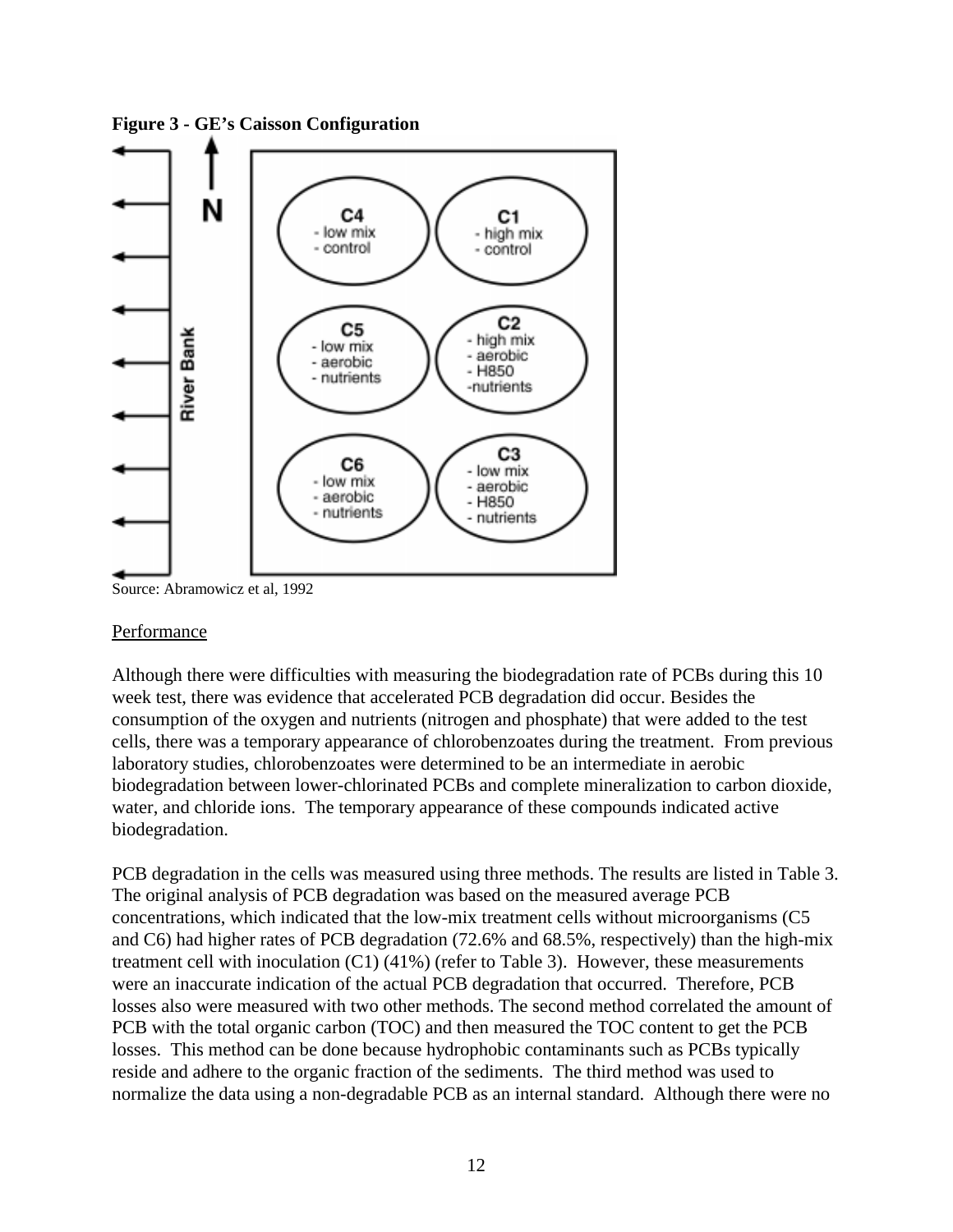PCBs that were completely non-biodegradable, one of higher molecular weight PCBs was selected (called peak 61). Therefore, the results are considered conservative.

| <b>Caisson</b> | <b>Method 1</b><br><b>Average PCB</b><br><b>Concentration</b> | <b>Method 2</b><br><b>Average PCB/TOC</b> | <b>Method 3</b><br><b>Peak 61 PCB Normal</b> |
|----------------|---------------------------------------------------------------|-------------------------------------------|----------------------------------------------|
| C <sub>1</sub> | $+8.7\%$ *                                                    | $-30.7\%$ *                               | $-14.4%$                                     |
| C <sub>2</sub> | $-41.0%$                                                      | $-44.7%$                                  | $-42.4%$                                     |
| C <sub>3</sub> | $-36.8%$                                                      | $-55.5%$                                  | $-37.8%$                                     |
| C4             | $-41.8%$                                                      | $+8.4\%$ *                                | $-4.3\%$ *                                   |
| C <sub>5</sub> | $-72.6%$                                                      | $-53.0%$                                  | $-40.5%$                                     |
| C6             | $-68.5%$                                                      | $-46.0\%$                                 | $-38.7%$                                     |

**Table 3 - Estimated PCB Losses During GE's Hudson River Treatment Study**

Note: Negative values are losses and \* indicates that the changes are not statistically significant at a 95% confidence level.

Source: GE Research and Development, Abramowicz et al, 1992

After comparing the two different measurements, GE determined that between 38% and 55% of the PCBs were degraded in the test cells, there was a minimal amount of degradation in the highmix control cell (C1), and no significant change in the low-mix control cell (C4) (Abramowicz et al, 1992). Little difference was noticed between the treatment cells that received microorganism inoculation and those that did not. Therefore, it was concluded that the microorganisms needed to aerobically biodegrade the lower-chlorinated PCB were naturally present in the sediment. In addition, little difference was observed between the low-mix and high-mix treatment cells.

#### **Conclusions**

Low-mix treatment might be more applicable to an in situ treatment, assuming that it would have significantly less resuspension of sediment. However, the resuspension of sediment due to mixing in the test cells was not evaluated in this study. Also, the sediment was "ground up" in the low mix caissons as a result of the mixing method; therefore, a new method of mixing would have to be employed for an in situ treatment (Haggard, 1998). PCB degradation efficiency is believed to be significantly greater at higher PCB concentrations because more would be bioavailable to degrade. The PCBs that were not degraded in this study were bound tightly to the sediment and were therefore not bioavailable to microorganisms during the duration of the study. Contaminants not bioavailable to the microorganisms likely are not bioavailable to other organisms as well, but due to slow desorption of the contaminant over time, the PCBs not degraded in this study could become bioavailable at a later date (Haggard, 1998).

Although this study did not show how an in situ treatment technique would work, it did demonstrate that PCBs can be actively destroyed in situ by a sequential anaerobic then aerobic biodegradation process. There are varying degrees of optimism about microbially-degrading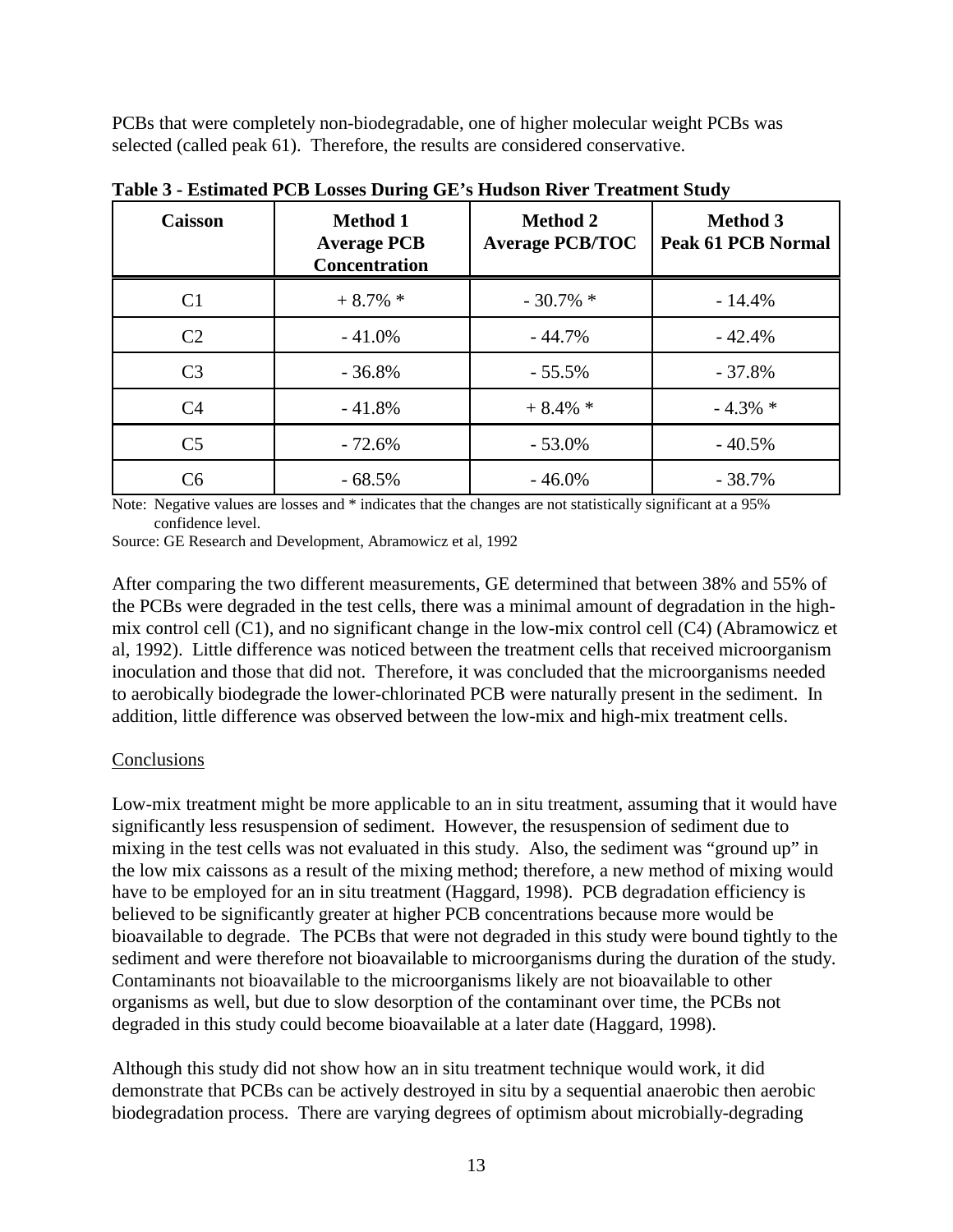PCBs, but there has been no follow-up studies of this scale to date. Due to the low treatment efficiencies seen in a controlled environment, the general opinion is that PCB bioremediation works, but it doesn't work that well (Cowgill, 1998). Even though the project was an important scientific study, it was not a feasibility study and the engineering of applying what GE did to an actual in situ treatment could be difficult (Haggard, 1998).

# **Microencapsulation Study**

In 1992, Technology Resources Inc., SBP Technologies Inc., and the U.S. EPA Environmental Research Laboratory in Gulf Breeze, Florida, evaluated a delivery technology for microorganisms and nutrients to sediments. The idea was to microencapsulate microorganisms and additives, such as nutrients, in order to enhance bioremediation in slurry reactors (ex situ treatment of sediments or soil) or in-place sediments (Lin et al, 1992).

To test this approach, two microorganisms (a fluoranthene and a phenanthrene degrader) were encapsulated in a polyvinyl alcohol matrix (PVA) and then freeze dried. Studies showed that the encapsulation process resulted in little loss in the viability of the microorganisms. The encapsulated phenanthrene degrader was tested for phenanthrene biodegradation in soil slurry and packed soil in flasks. In the soil slurry, the capsules dissolved in 30 minutes and the biodegradation of the phenanthrene was essentially complete within 33 hours. However, in the packed soil, the capsules did not dissolve in a moisture content of approximately 20% (Lin et al, 1992).

Although this was only a laboratory study, it illustrated the potential for microencapsulation as an innovative method to deliver microorganisms and nutrients to treat sediments in situ. Further study is planned to examine potential enhancement of the biodegradation process by improving the encapsulation process as well as including nutrients with the microencapsulation.

## **Biological Carpet (Proposal)**

An innovative proposal to treat contaminated sediments in situ is the use of a "biological carpet," which was developed by Michael A. Heitkamp and William P. Stewart of the Monsanto Company. This "carpet," which is a non-biodegradable porous nylon biocarrier made from melted wet nylon that is inoculated with a variety of chemicals, compounds, or microorganisms, is used to treat liquid-waste streams. It can be inexpensively produced from nylon manufacturing wastes and recycled nylon sources, such as used carpets.

Because the biological carpet's pore sizes are larger than conventional biocarriers used in the chemical industry, it can be inoculated with a variety of items, including microorganisms. Laboratory studies have indicated that most of the inoculated material stays in the nylon. Therefore, research is being conducted to inoculate the carpet with activated carbon to absorb contaminants (Heitkamp and Stewart, 1996).

Hap Pritchard from the Naval Sciences Research Facility is pursuing the idea of using the biological carpet for in situ treatment of sediments by attaching it to a fabric, such as a geotextile, and laying it down with the nylon protruding into the sediment, much like an upside down carpet.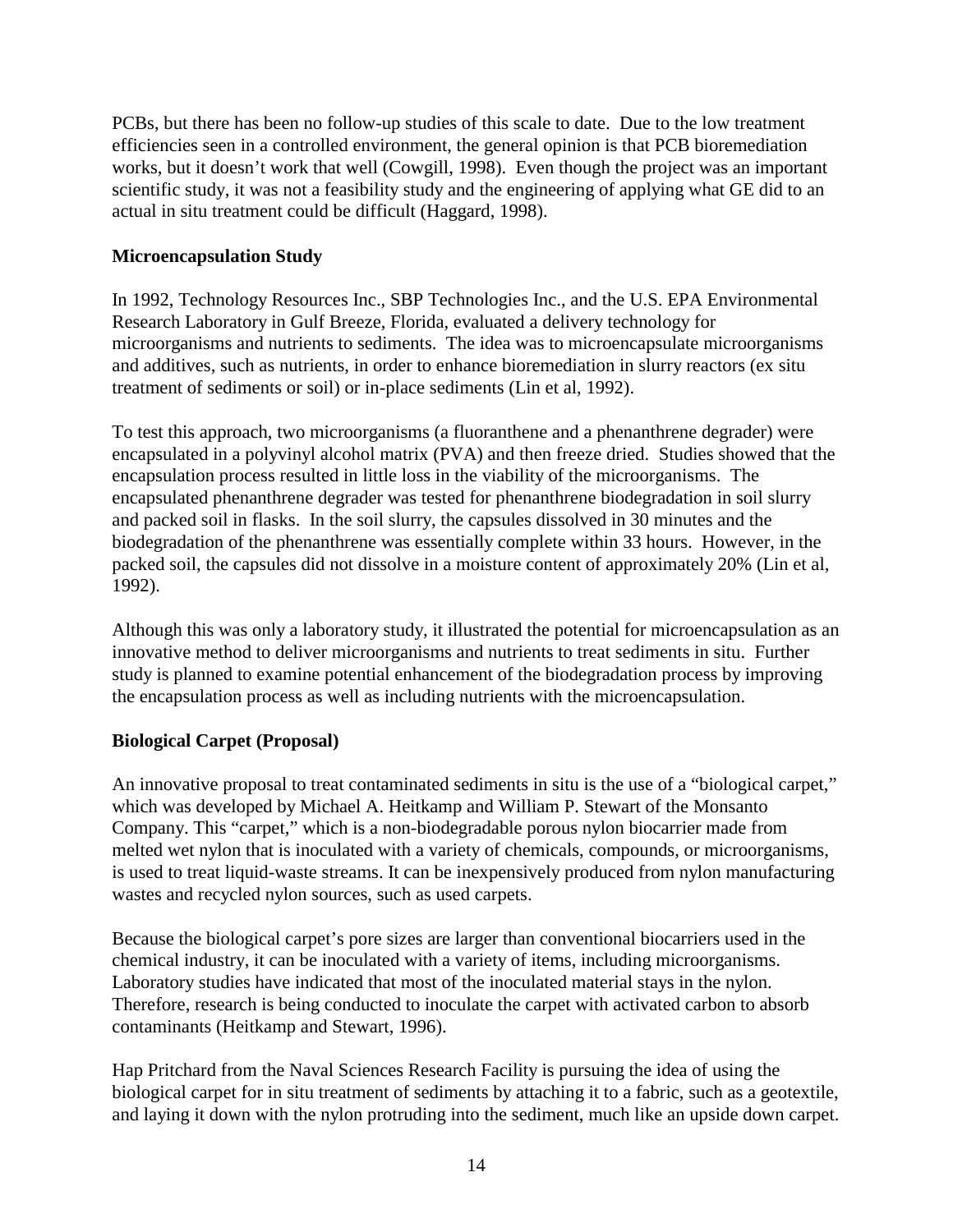A variety of items would then be inoculated into the nylon—such as nutrients, microorganisms, or activated carbon—to either absorb or bioremediate contaminants in the sediment. The "carpet" could either be removed at a later date, or, because it does not biodegrade, it could be capped and left for an extended period of time. Due to lack of funding, no studies have been conducted to date to investigate this approach (1998).

# **IN SITU SOLIDIFICATION/STABILIZATION TREATMENT**

In situ solidification/stabilization detoxifies contaminants in the sediment either by physically isolating the sediments in a solid form and/or by stabilizing the contaminants by changing them into a chemically-unavailable form. While it is one of the few techniques available to treat metals in situ, it is generally not used to treat organics due to their tendency to be more unstable and capable of degradation. Solidification and stabilization techniques have been used for some time to treat sediments ex situ, but only recently have they been applied in situ.

Solidification reduces the amount of sediment churned up due to disturbances. The contact area of sediment particles with overlying water is also reduced, thus decreasing the potential for contaminant release (Kita and Kubo, 1983). Furthermore, the adsorption capacity of solidified sediment is increased due to the increase in the inner surface area after adding cement (Shimoda, 1992).

Cement and lime are generally used as solidificants; therefore solidified sediments generally have high pH values. This results in a prevention of a chemical release. Under alkaline conditions, heavy metals generally form hydroxides, which have a low solubility (Kita and Kubo, 1983; Wada, 1992; Shimoda, 1992; Meyers et al, 1994). In a study conducted by Bethel Inc., sediments that were treated with lime caused stabilization of 80% of all the metals (Shimoda, 1992). However, sediment chemistry is complicated. A few metals form complex ions in high pH conditions and become more soluble. In addition, sediments are generally found in reductive conditions underwater (due to high BOD sediments that typically are not oxidized) and contain large amounts of sulfur compounds. In this environment, metals are in the form of sulfides, which have solubilities that are slightly lower than those of hydroxides. Mercury compounds, which are extremely stable as sulfides, have very unstable hydroxides. Therefore, despite the stabilizing effects of hydroxide formation, adding cements in these cases may increase metal solubility (Kita and Kubo, 1983).

# **TREATMENT PROJECTS - IN SITU SOLIDIFICATION/STABILIZATION**

Five in situ solidification/stabilization projects will be discussed in this section: a pilot study on in situ lead fixation in Wisconsin's Fox River; a research project involving Wisconsin's Manitowoc River; Japanese solidification activities; a laboratory study conducted by the U.S. Army Corps of Engineers; and several laboratory studies on in situ metal fixation.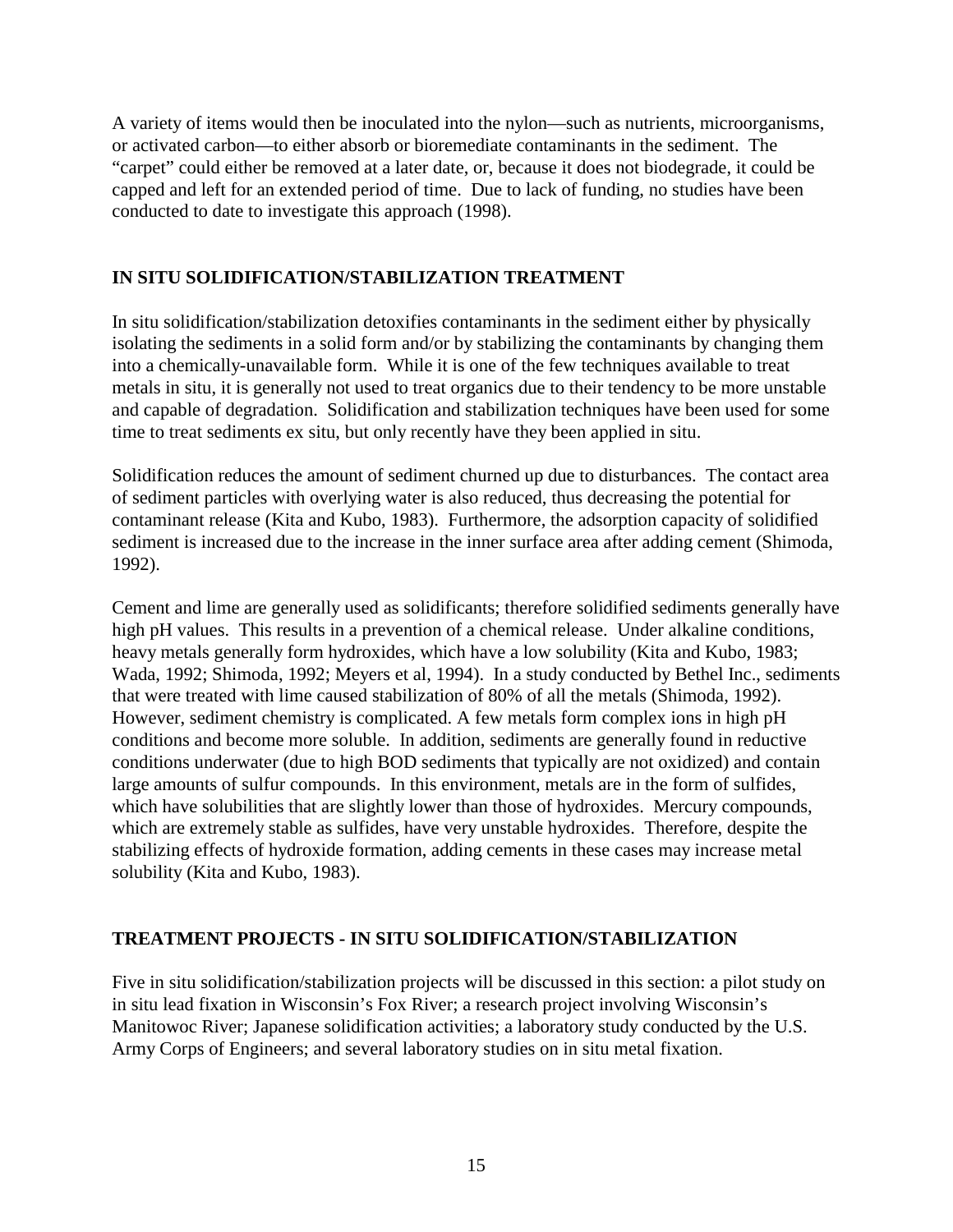#### **In Situ Lead Fixation - Fox River, WI**

#### Introduction

During a Wisconsin Department of Transportation (WDOT) project to dredge sediment for reconstruction of an historic bridge over the Fox River near Menasha, Wisconsin, the sediment was found to be contaminated with lead, partially from lead paint chips from the bridge as well as from unknown sources. Because this sediment was toxic, as determined by EPA's Toxicity Characteristic Leaching Procedure (TCLP), the Resource Conservation and Recovery Act (RCRA) requires that it: 1) be treated as a hazardous waste if it is removed and transported; or 2) be treated as a nonhazardous waste if it is treated in situ before removal and no longer leaches as determined by a TCLP test.

Because of the complications and cost of dealing with removal of contaminated sediments, the WDOT hired RMT Inc. to design an in situ underwater lead treatment system to fix the lead to the sediment (Chowdhury et al, 1996). In May 1993, RMT Inc. conducted this treatment.

First, cofferdams were driven into the bedrock to a total depth of 15 feet (the water depth ranged from seven to eight feet in the treatment area) and sealed. Water was then pumped out of the cofferdams to maintain an inward gradient, as is also done for normal bridge construction without contamination. Throughout the treatment, the water inside the cofferdams was kept at approximately three feet below the water surface level of the river by pumping continuously at about 50 gallons per minute (gpm). This pumped water, which was considered to be potentially polluted, was then pumped to the local wastewater treatment plant.

Next, a mixture of chemical additives was prepared, which included fertilizer grade phosphate, magnesium oxide, and a reactive form of limestone, into the sediment. Phosphate was added because it quickly reacts with lead to form a compound that is highly resistive to leaching over a wide range of pH values. Limestone was added to enhance the chemical reaction, to help dewater the sediment, and to reduce the soluble phosphate concentration in the water by binding it up. Magnesium oxide was added to buffer the high pH levels (due to the limestone) during the treatment.

These chemical additives were added and mixed in three different lifts with a clamshell dredge. About half of the chemicals were added in the first lift, a third in the second lift, and the remaining sixth in the third lift. After each lift was properly mixed and adequate time was allowed for the reaction, the stabilized sediment was dredged and put into a containment basin, from which porewater was allowed to drain. This porewater was sent to the wastewater treatment plant for treatment and the stabilized sediment was sent to a landfill as a nonhazardous waste (see Figure 4). During the mixing process, much of the sediment was suspended in the water column. Before the pumping was stopped and the cofferdams removed, the suspended sediment was allowed to settle in order to avoid further contamination of the river.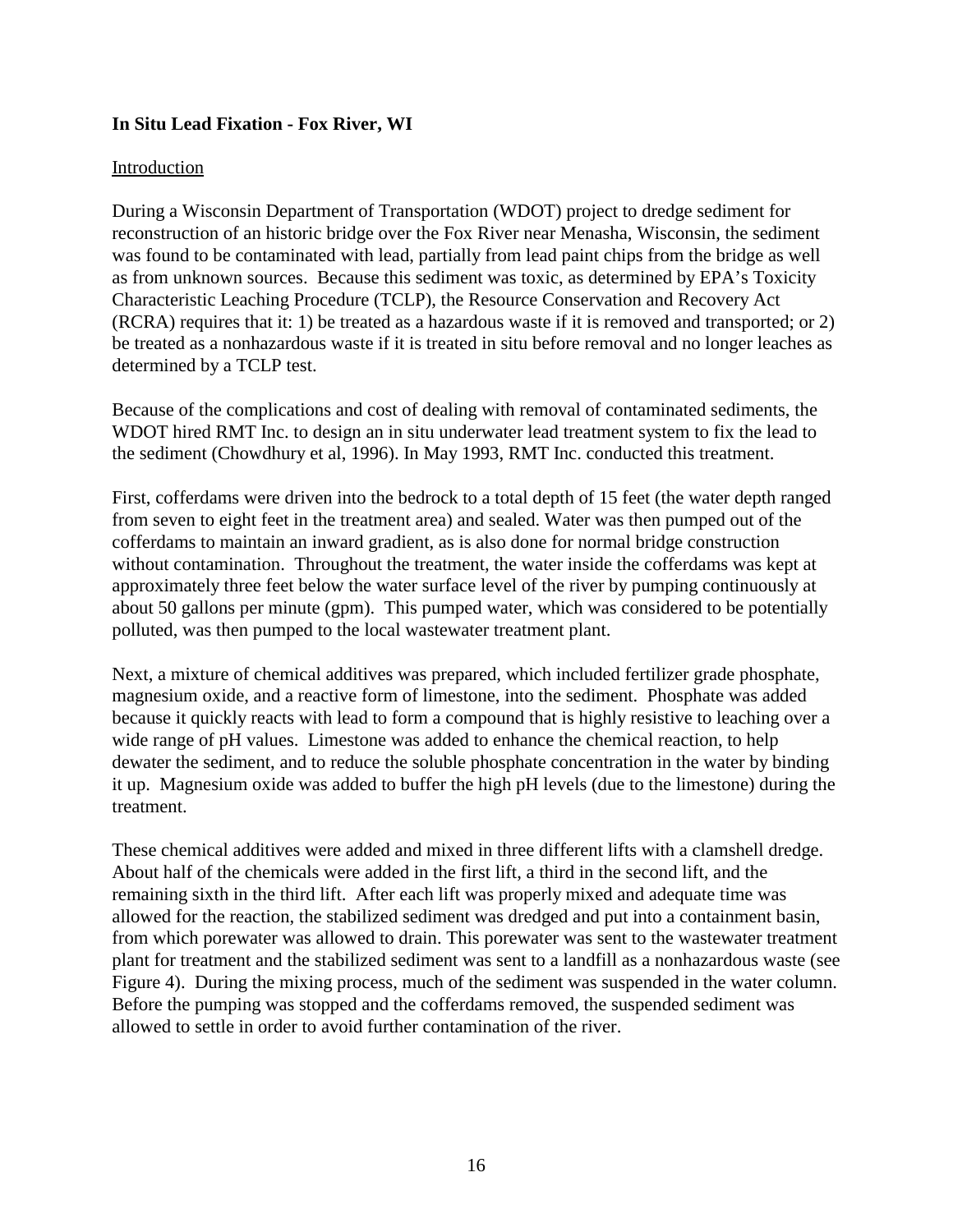



Source: Chowdhury et al, 1996

#### Performance

According to a TCLP test conducted after the treatment, the leachable lead was reduced to less than 0.26% of the highest observed untreated value—in other words, better than a 99.7% treatment efficiency was observed. The leachable lead also was well below the hazardous limit level and was expected to remain there because the phosphate-lead composite was considered stable over a wide range of environmental conditions. This finding led to little concern about environmental damage resulting from the landfilling of the stabilized dredged sediment (Chowdhury et al, 1996).

## Cost

Five-hundred tons of sediment were treated and dredged during this treatment. The total cost for the treatment was \$132,000, most of which paid for preparation (e.g., pretreatment studies and permitting) of the sediment. It was estimated that the actual project was only \$30,000 to \$40,000 (Warner, 1998). Because RMT Inc. was able to treat the sediment in situ, WDOT avoided dealing with the sediment as a hazardous waste, which would have cost three to four times the amount of treating it in situ. This resulted in a savings of around \$100,000; a significant amount of money for such a relatively small-scale treatment. Because a large excess of chemicals were used to ensure complete treatment, a larger-scale project could result in substantial savings by reducing the amount of chemicals added per ton of sediment.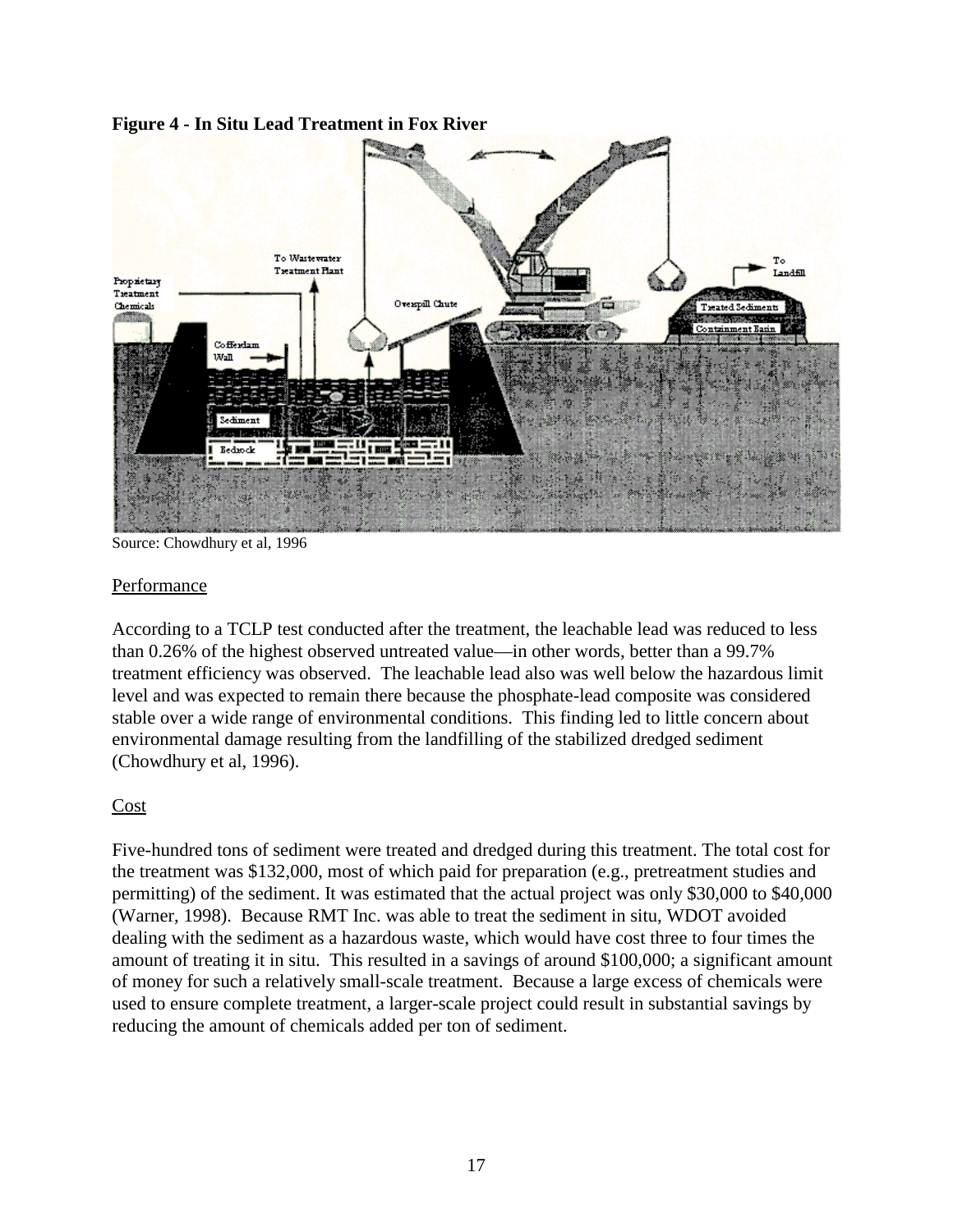#### Conclusions

Because the water was completely turbid during treatment, investigators concluded that it would have been impossible to treat the sediment without the cofferdams (Warner, 1998). This could present problems in larger-scale treatments where use of cofferdams to section off the contaminated portion is not feasible. Despite this limitation, treatment within the cofferdams saved a considerable amount of money, and the technique could be applied to similar contaminated sites. Because of the high treatment efficiency that was observed in the Fox River, RMT Inc. acquired a variety of patents for this treatment process.

#### **In Situ Solidification - Manitowoc River, WI**

#### Introduction

An area of Wisconsin's Manitowoc River was contaminated with PAHs and several heavy metals from a coal gasification plant that operated throughout the mid-1900s, before regulations eliminated the source of contamination. The responsible party for contamination from the plant, a local electric company, hired Mill-Guard Environmental Corp. to examine the possibility of using in situ solidification to treat the contaminated sediments. The site selected for the demonstration had a water depth of approximately six meters.

The in situ solidification method involved the use of a 6-foot diameter steel cylinder to case a hollow-stemmed Kelly bar, which was used as a mixer and slurry injector (similar to the process seen in Figure 5). The 1.8 m by 7.6 m steel cylinder was lowered 1.5 m into the sediment, and a Portland cement/fly ash slurry was injected into the sediment in an attempt to solidify it (EPA, 1994). Approximately 400 lbs of cement slurry were mixed for every cubic yard of sediment.

#### Performance

Six different 6-foot diameter areas of sediment were treated: three in the winter of 1992, and three in the winter of 1993. Unfortunately, a number of different problems arose with the treatments. Initiating the mixing resulted in a release of sediment porewater, which contained significant oil and aqueous phase contaminants, to the overlying water column. Also, due to the addition of mass, the sediments rose three to four feet up the cylinder, causing them to be only semi-solidified (probably due to the dilution of the cement by the surrounding water). In the 1992 treatments, the level of the water in the cylinder rose six feet above the level of the water surface in the river, which resulted in major sediment resuspension that took some time to settle. To resolve this, a bladder was installed above the sediments in the 1993 treatments. However, this resulted in a large increase in pressure that caused some blow out of sediments from the bottom of the cylinder during mixing (Fitzpatrick, 1998).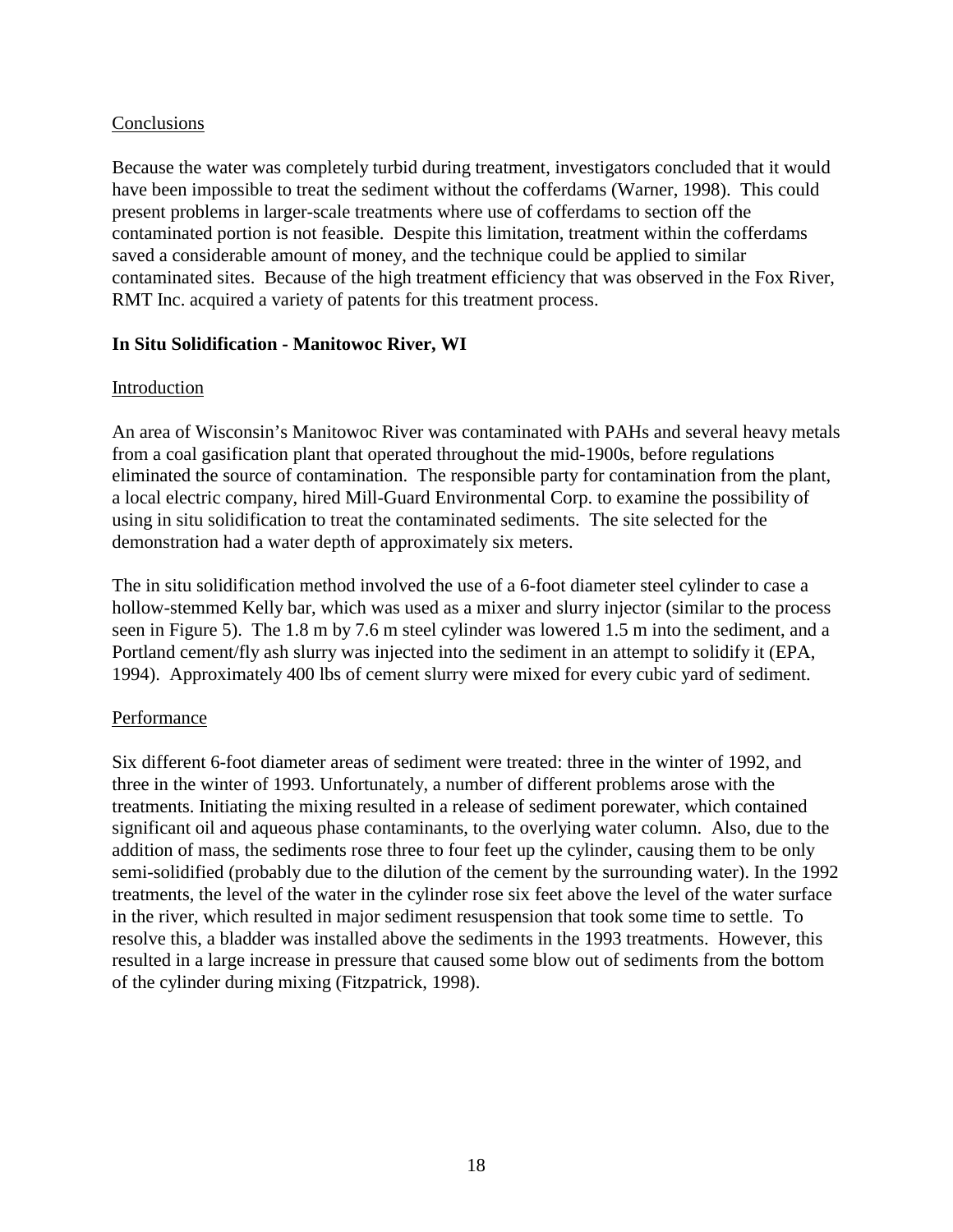**Figure 5: In Situ Solidification Treatment using a caisson.**



Source: Remediation Guidance Document, EPA, 1994.

## Conclusions

The Wisconsin Department of Natural Resources (WDNR) determined that the in situ solidification process did little to treat the sediments. Therefore, no further treatments were conducted. A major reason for the failure could be that the mass balances of the addition of the cement/fly ash were not thoroughly considered (Fitzpatrick, 1998). Another reason for the failure could be the inability to control the mixing conditions and curing temperatures during the process (Kita and Kubo, 1983). There was no follow-up study on the sediments that were semisolidified; therefore it can not be determined if the treatment might have been slightly effective at decreasing contaminant leaching.

# **Japanese Solidification Activities**

Contaminated sediments have long been a problem in Japan. Back in the 1970s, Japan began to try different approaches to clean up contaminated sediments using different remediation methods, including dredging, capping, and solidification. Most of this work was ex situ solidification of dredged material, but in situ stabilization always has been considered a possibility (Wada, 1992). Japan has conducted a number of laboratory studies using Portland cement and/or lime with or without various additives to test how solidification isolates sediments (Kita and Kubo, 1983), but no demonstrations have been conducted.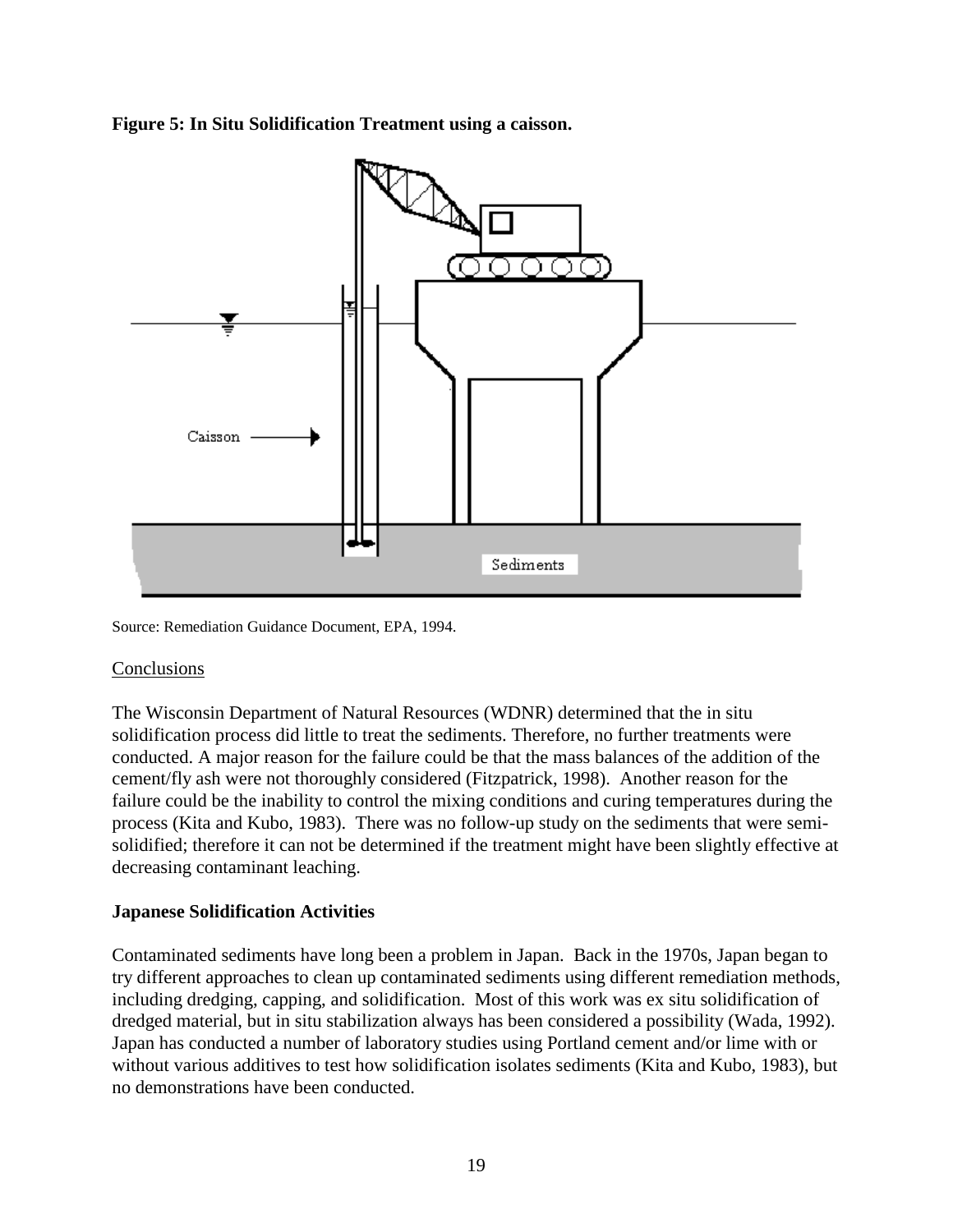At the 7th U.S./Japan Experts Meeting on the Management of Contaminated Sediments, four methods to apply solidification were discussed:

- & dredging, solidifying, then placing back in the water;
- & dredging, placing in a confined disposal facility, then solidifying;
- & putting in caissons, dewatering, and solidifying in place; and
- & in situ solidification without dewatering (Kita and Kubo, 1983).

Although an actual in situ stabilization has not been demonstrated in Japan, a dewatering project that involved in situ stabilization methods was conducted in the Hama River. Caissons were put in the Hama River to isolate the area to be dewatered in order to solidify the sediments in place. Between 1974 and 1976, the 40 m wide river was cut in half by a double steel sheet piling. The sediments were solidified with  $100 \text{ kg/m}^3$  of ordinary Portland cement by a ship-type treatment machine. Part of the 35,000 m<sup>3</sup> of solidified sediment was removed and part was left in place to improve the bed sediments after the water level was restored (Kita and Kubo, 1983).

# **U.S. Army Corps of Engineers Laboratory Study on Chemical Mobility After Solidification**

In a laboratory study, the U.S. Army Corp of Engineers examined chemical mobility after solidification of sediment using ordinary Portland cement. Sediments from Everett Harbor, Washington; Indiana Harbor, Indiana; Buffalo River, New York; and New Bedford Harbor, Massachusetts, were analyzed. Each had slightly different reactions to the treatment, but similarities were observed. Some metals' leachability, like arsenic and cadmium, were completely eliminated by the treatment. Yet for all four sediments types, complete metal stabilization was not achieved, and in some cases, metal mobility was enhanced (Meyers et al, 1994). This study only looked at chemical stabilization. Therefore, it was concluded that while chemical stabilization has to be examined on a case-by-case basis, physical stabilization is an important factor not dependent on the type of contamination or sediment.

## **Several Laboratory Studies on In Situ Metal Fixation**

The stabilization of nutrients, such as nitrogen and phosphorus, has been practiced for some time as a solution to eutrophication problems. In these cases, alum or other types of nutrient fixers are added to sediments to stabilize the nutrients and make them unavailable to algae (EPA, 1994). Results have been fairly successful. In situ stabilization of other chemicals, such as metals, is still in the research stage, although in situ stabilization of lead has been conducted in Wisconsin's Fox River.

In 1989, a laboratory study was conducted in Albany, Western Australia, to investigate the fixation of mercury contamination to sediments from Prince Royal Harbor using zero valent iron. At the time of the study, Prince Royal Harbor had high concentrations of mercury in the water column, especially after storms, from the resuspension of mercury in the sediments.

The primary reaction used in this study converts ionic mercury to its reduced insoluble metallic state using zero valent iron. A secondary reaction stabilizes methyl mercury (a highly toxic compound due to its high affinity for iron hydroxides). The addition of zero valent iron removed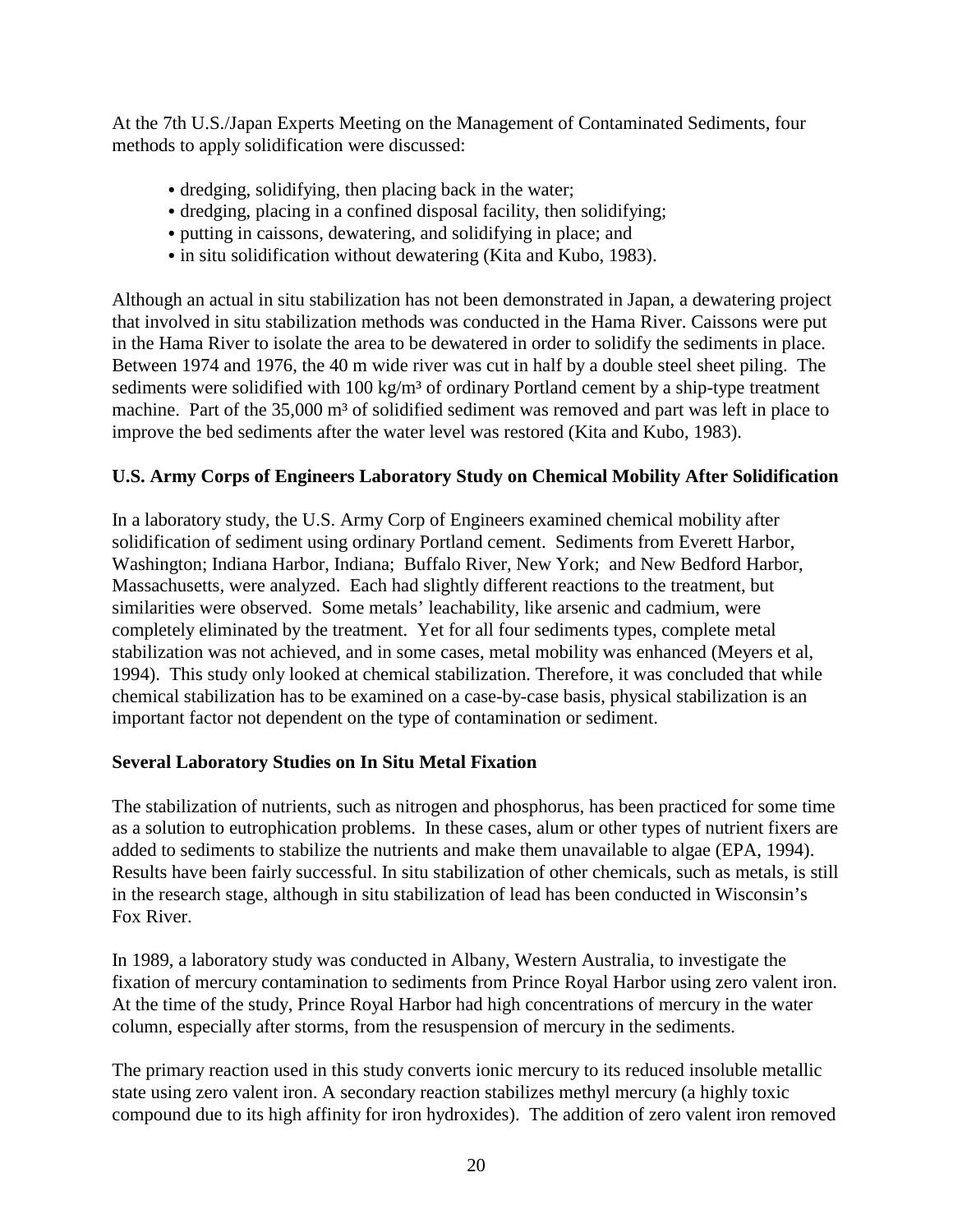the majority of the mercury from the water column within one minute. However, a side reaction produced iron hydroxides from the zero valent iron, which formed a red scum on the water surface. In a follow-up experiment, a thin sand cap was added on top of the iron, which resulted in the same treatment without visual discoloration of the water. It was concluded that this was a feasible method to fix mercury in an insoluble form (Schulz, 1989).

Another laboratory study conducted in 1990 examined the use of aluminum salt to stabilize cadmium in sediment. In this study, sediment inoculated with cadmium, as well as contaminated sediment from Onondaga Lake, New York, were used. Various amounts of aluminum nitrate were mixed with the sediment at a pH of 9.5. To test the leachability of the stabilized contaminated sediment, both a nitric acid extraction at pH 5.0 and an ammonium acetate extraction at pH 8.0 were used. It was found that at a concentration of 0.2 mM Al/m<sup>2</sup>, about 60% and 90% of the cadmium was retained from the acid and acetate extractions, respectively. It was postulated that the acetate extraction closely replicated actual bioavailability of the cadmium; therefore, 90% treatment of the cadmium was fairly promising (Letterman and Meng, 1990). However, if the aluminum nitrate only can be added to the sediment at a pH of 9.5, this stabilization treatment would be difficult to apply in the field.

# **PLANNED/ONGOING ACTIVITIES FOR IN SITU TREATMENT**

There are many different studies of in situ treatment currently on going, but most are laboratory studies at the academic level. The University of Washington and the University of Waterloo are looking at treating PAHs and PCBs, respectively. Also, EPA's National Risk Management Research Laboratory (NRMRL) is researching possible strategies of in situ biorestoration and natural attenuation.

The University of Washington is conducting research on PAH anaerobic degradation in marine environments. To date, nearly all in situ treatments have been performed in freshwater, and contaminated marine sediments have not been evaluated (Bokuniewicz et al, 1997). Stuart Strand, University of Washington, and others have found that lower weight PAHs can be degraded by nitrate-reducing marine bacteria, as well as by sulfate-reducing cultures and that methane addition increases PAH degradation. They believe that the addition of nitrate will increase natural rates of biodegradation in sediments and under sediment caps. This research has been funded by the National Oceanic and Atmospheric Administration (NOAA) through the Washington Sea Grant Program, but University of Washington researchers are looking for more funding to study the increase in biodegradation rates of PAHs in marine sediments with addition of nitrate.

Researchers at the University of Waterloo have found that methane additions can stimulate anaerobic PCB biodegradation. Similar to the study done by GE, they are investigating sequential anaerobic then aerobic degradation of PCBs. In studies to date, researchers have found that biodegradation of PCBs at concentrations above 100 parts per million (ppm) is independent of concentration and fairly rapid, while under 50 ppm it is minimal and linear. This confirms GE's assessment that the bioavailability of PCBs is a important factor to consider, but further study is needed. The Waterloo researchers believe that bioremediation is a slow process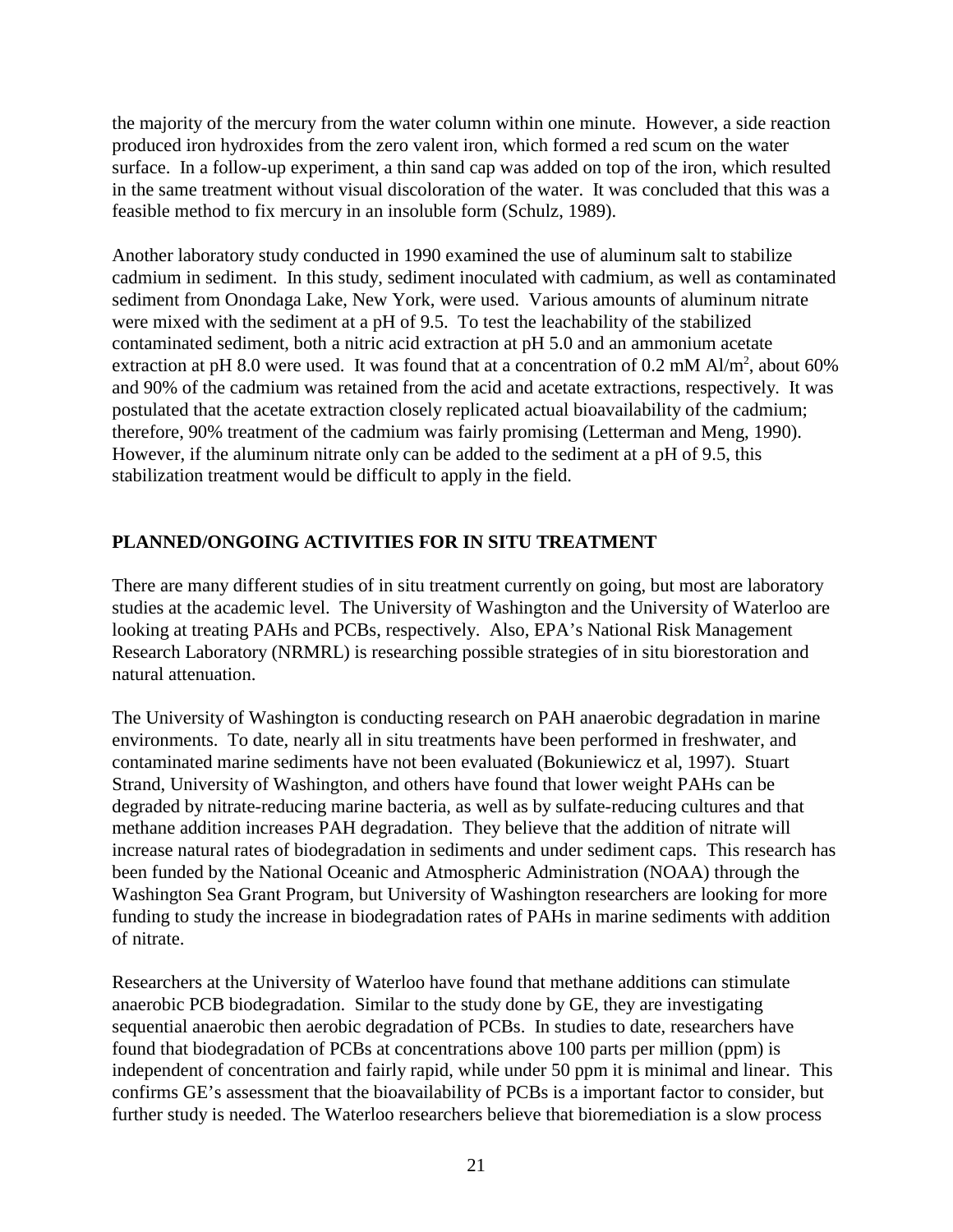but is feasible for in situ treatment approaches. They have submitted proposals to conduct a study of a river model that will examine PCB degradation with the addition of MeOH (a source of methanol). However, they are still waiting for funding. They also believe that an in situ treatment, like the one conducted in Hamilton Harbor, could be performed using a barge equipped with injection capabilities, while manipulating anaerobic then aerobic conditions necessary for PCB degradation (Lee, 1997).

While EPA's NRMRL is mostly looking at natural attenuation of contaminated sediments, they also have developed an in situ treatment method using hollow membrane fibers and silica gel beads with encapsulated nutrients (Tabak and Bishop, 1998). The idea behind the hollow membrane filters is to inexpensively transfer gases, such as oxygen, to the sediments (Bishop, 1998). NRMRL is currently looking at bench-scale reactor systems and, after two years, are planning to do a pilot or field implementation by laying down several hundred membrane filters into contaminated sediment cores obtained from a selected site (Tabak and Bishop, 1998).

In recent years, several formal coalitions have started to evaluate technologies to remediate contaminated sediments. EPA's Superfund Innovative Technology Evaluation Program (SITE) has designated contaminated sediments as one of their environmental emphasis areas. The program is interested in all remediations of sediments including in situ treatment (for more information on the SITE program, visit its web page at http://www.epa.gov/ord/SITE). The Remediation Technology Development Forum (RTDF) formed the Sediments Remediation Action Team in March 1996, which established an In Situ Treatment/Confined Disposal Facilities Subgroup. This Subgroup will examine the feasibility of in situ treatment (for more information on the RTDF, visit its web page at http://www.rtdf.org).

There continues to be some interest with in situ treatment of contaminated sediments, but field studies currently are not being conducted, primarily due to the lack of funding. This is observed even with innovative treatment proposals, such as the biological carpet treatment. Field studies are limited due to the general reluctance of project managers and responsible parties to use innovative treatments, because it is easier to pay a little more to get the assurance of an established technology. Additionally, because there is a shortage of research dollars, it is speculated that current funding is being directed at shorter-term projects where the results will be seen sooner (Timberlake, 1998). This could reflect in the lack of funding observed for in situ treatment techniques.

## **CONCLUSIONS**

Although there have been a limited number of pilot- and full-scale in situ treatment applications, several conclusions can be drawn. The in situ treatment in Hamilton Harbor and GE's Hudson River field study both resulted in approximately 50% treatment efficiencies. These are very low compared to ex situ treatment, but it is unlikely that in situ treatment will ever reach the treatment efficiencies of ex situ treatments, such as wet air oxidation thermal destruction, which can attain treatment efficiencies of up to 99% for PAHs (EPA, 1994). The low-treatment efficiency of in situ treatment techniques is most likely due to the bioavailability of the contaminants and the lack of process control.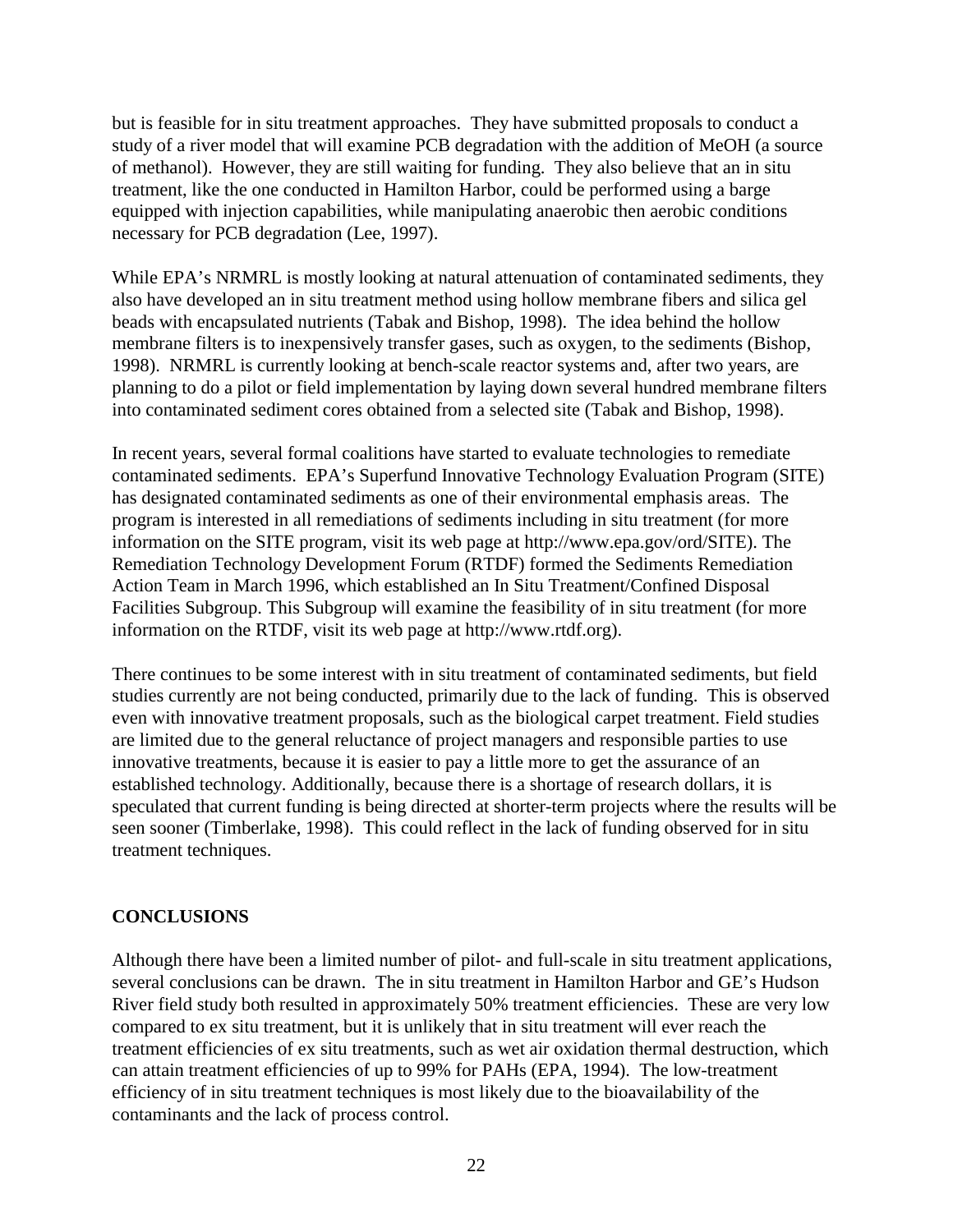The bioavailability limitation, as was seen in both GE's study and in the laboratory studies completed by the University of Waterloo, occurs because the organic contaminants often are tightly bound to the silt fraction of the sediment, resulting in an inability of the microorganisms to degrade them. A possible advantage of this is that contaminants that are not bioavailable to microorganisms are not available to benthic or other organisms either (Haggard, 1998).

The lack of process control is the primary limitation observed with in situ treatment approaches (EPA, 1994). From the pilot studies conducted so far, the biggest difficulty appears to be the inability to ensure uniform dosages and to properly mix the treatment chemicals into the sediments while keeping them in place. An example of the lack of process control was illustrated during the in situ solidification demonstration in Manitowoc River. In this unsuccessful demonstration study, Mill Guard Environmental Corp. could not control the mixing of the cement/fly ash slurry with the sediment (Fitzpatrick, 1998). However, process control was achieved in RMT Inc.'s lead stabilization project in the Fox River, where a treatment efficiency of over 99% resulted by isolating a section of the river with caissons to enable adequate mixing of treatment chemicals with the sediment (Warner, 1998).

Looking at the relatively high treatment efficiencies that are observed in most laboratory studies, it seems the main difficulty with in situ treatment approaches is not the actual treatment, but the implementation of the treatment and the engineering aspects. The ability to adequately deliver the treatment chemicals to the sediments appears to be the major engineering challenge in all in situ treatments conducted to date. For biological/chemical treatment, chemicals or microorganisms can be delivered with an injection bar as was demonstrated in Hamilton Harbor, or by incorporating the materials into a solid media, as evaluated in the microencapsulation study and proposed for the biological carpet treatment. Because mixing has been identified as a principal factor for solidification, in situ solidification may be even more challenging than other in situ treatment technologies.

Despite the disadvantages with in situ treatment, there continues to be some interest in using this technology. As mentioned before, evidence suggests that removal techniques (i.e., dredging) often leave the top layer of sediment more contaminated than before it was dredged. Also, dredging often does not remove all of the contaminated sediment, as was seen in Hamilton Harbor. Despite continued work to improve the environmental impacts of dredging, in situ treatment can still offer some distinct advantages. Besides reducing the possible resuspension and the volatilization of contaminants associated with dredging, in situ treatment is the only remediation technique that destroys or treats the contaminants in place. Finally, it is estimated that in situ treatment will cost approximately 20% of the cost of dredging and disposal in a confined disposal facility (Murphy et al, 1995b). While in situ treatment is likely to be more expensive than in situ capping, it appears to be less costly than any remediation technique involving removal of the sediments.

Very few in situ treatment field projects have been completed to date, and there is a need for further research to be conducted to improve this innovative technology. However, despite limited success, in situ treatment is still a viable option and should be the first option considered in any contaminated sediments remediation (Hayes, 1998).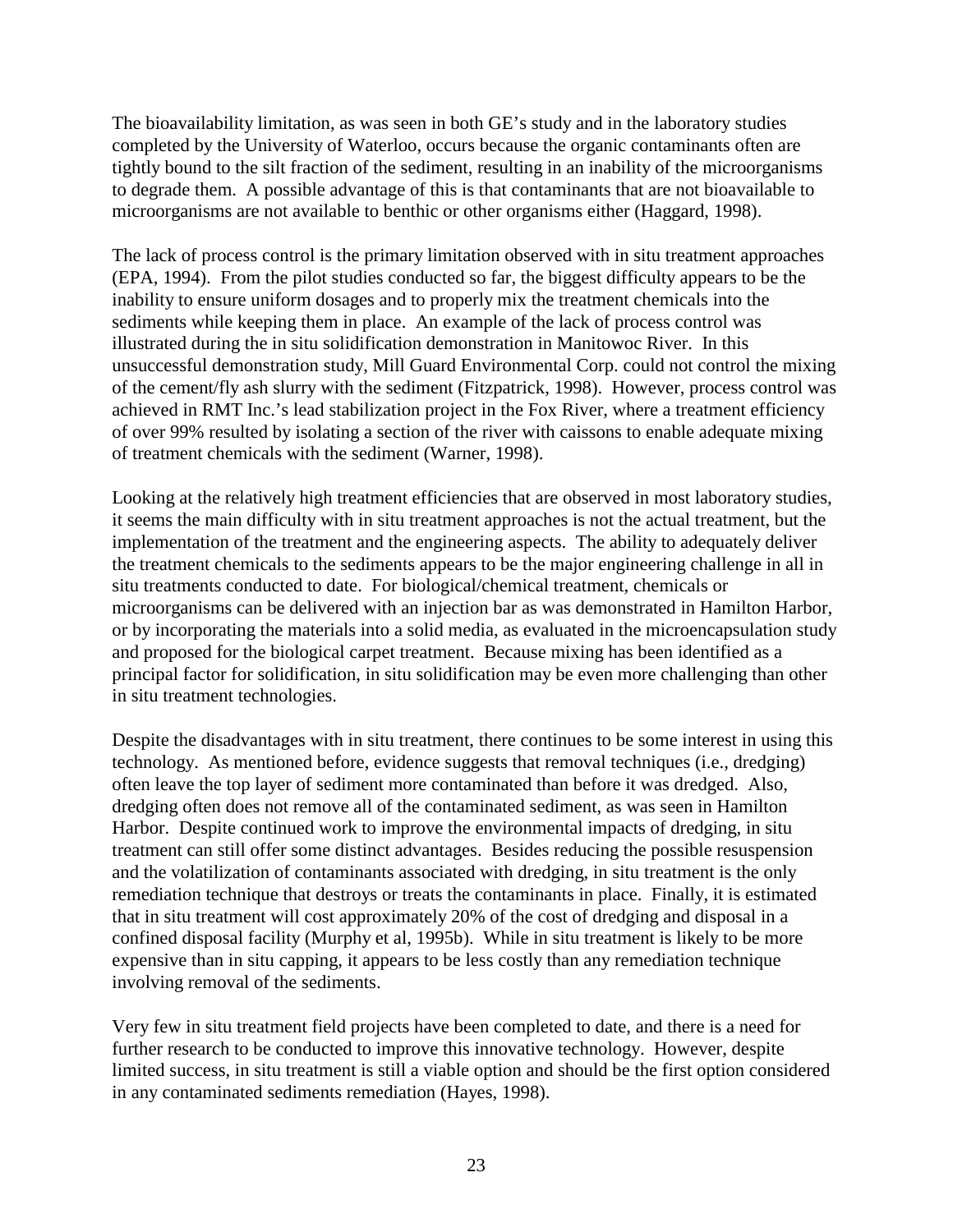#### **REFERENCES**

Abramowicz, David A., Harkness, Mark R., McDermott, John B., and Salvo, Joseph J. 1992. 1991 In Situ Hudson River Research Study: A Field Study on Biodegradation of PCBs in Hudson River Sediments, Final Report. Prepared by General Electric Company Corporate Research and Development, February.

Babin, Jay. 1998. Personal communication. Limnofix Inc./Golder Associates, Mississauga, Ontario, Canada.

Bishop, Dollop F. 1996. Bioremediation of Sediments. From the Seminar Series on Bioremediation of Hazardous Waste Sites: Practical Approaches to Implementation. U.S. EPA National Risk Management Research Laboratory, Cincinnati, OH.

Bishop, Dollop F. 1998. Personal communication. U.S. EPA National Risk Management Research Laboratory, Cincinnati, OH.

Bokuniewicz, Henry J., et al. 1997. Contaminated Sediments in Ports and Waterways - Cleanup Strategies and Technologies. National Research Council prepared by Committee on Contaminated Marine Sediments, National Academy Press, Washington, D.C.

Chowdhury, Ajit K., Stolzenburg, Thomas R., Stanforth, Robert R., Warner, Michael A., and LaRowe, Mark, E. 1996. Underwater Treatment of Lead-Contaminated Sediment. Remediation: The Journal of Environmental Cleanup Costs, Technologies and Techniques, Vol. 6, No. 2, Spring.

Cowgill, David. 1998. Personal communication. U.S. EPA Region 5, Chicago, IL.

Development Programme Treatment Processes, Phase 1, 1991. Summary, conclusions and recommendations, presented to Dutch Parliament.

Fitzpatrick, William. 1998. Personal communication. Wisconsin Department of Natural Resources, Madison, WI.

Gatchett, Annette. 1998. Personal communication. Director of U.S. EPA's Superfund Innovative Technology Evaluation Program, Cincinnati, OH.

Haggard, John. 1998. Personal communication. General Electric Corporate Environmental Programs, Albany, NY.

Hayes, Donald. 1998. Personal communication. Professor at the University of Utah, Salt Lake City, UT.

Heitkamp, Michael A., and Stewart, William P. 1996. A Novel Porous Nylon Biocarrier for Immobilized Bacteria. Applied and Environmental Microbiology, Vol. 62, No. 12, pp. 4659-4662, December.

Irvine, K.N., Droppo, I.G., Murphy T.P., and Stirrup, D.M. 1997. Annual Loading Estimates of Selected Metals and PAHs in CSOs, Hamilton, Ontario, using a Continuous PCSWMM Approach, National Water Research Institute, Burlington, Ontario.

Kita, D., and Kubo, H. 1983. Several solidified sediment examples. Proceedings of the 7th U.S./Japan Experts Meeting: Management of Bottom Sediments Containing Toxic Substances, 2-4 November 1981, New York City, U.S.A. U.S. Army Corps of Engineers, Water Resource Support Center (ed.), pp. 192-210.

Lee, Paul. 1997. PCB Contamination in the Chesapeake Bay Area: A Bioremediation Proposal. http://bordeaux.uwaterloo.ca/biol447new/97assignment2/PLEE\_PBC.html.

Letterman, Raymond D., and Meng, X.M. 1990. Immobilization of Cadmium in Sediment by Treatment with Aluminum Hydrolysis Products. Environmental Engineering, edited by Charles, R., and O'Melia, P.E. Proceedings of the 1990 Specialty Conference.

Lin, Jian-Er, Mueller, James G., and Pritchard, Parmely H. 1992. Use of Encapsulated Microorganisms as Inoculants for Bioremediation. Presented at the I&EC Special Symposium, American Chemical Society, Atlanta, GA, September 21-23.

Meyers, Thomas E., Averett, Daniel E., Fleming, Elizabeth C., and Channel, Michael G. 1994. Solidification/stabilization technology for reducing the mobility of heavy metals in polluted sediments. Proceedings of 15th U.S./Japan Experts Meeting: Management of Bottom Sediments Containing Toxic Substances, 19-21 November 1991, San Pedro, CA. T.R. Patin (ed.), U.S. Army Corps of Engineers, Water Resources Support Center, pp. 273-281.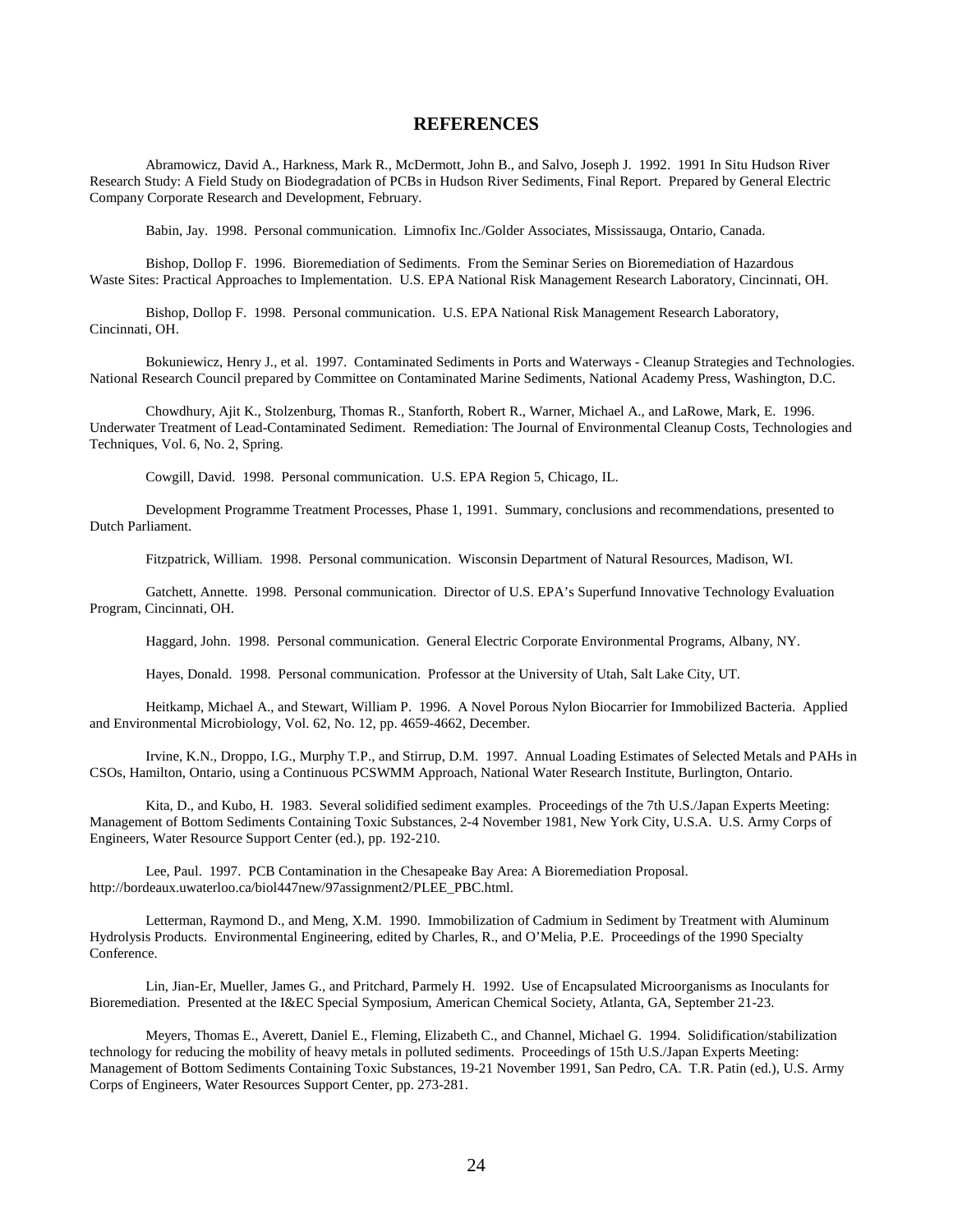Murphy, T.P., Moller, A., Pandey, R., Brouwer, H., Fox, M., Babin, J., and Gray, K. 1995a. St. Mary's River - Chemical Treatment of contaminated sediments by iron injection. The Lake Huron Ecosystem: Ecology, Fisheries and Management, pp. 397-412. Edited by Munawar, M., Edsall, T., and Leach, J. SBP Academic Publishing, Amsterdam, The Netherlands.

Murphy T., Moller A., and Brouwer H. 1995b. In situ treatment of Hamilton Harbor sediment, Journal of Aquatic Ecosystem Health, Vol 4, pp. 195-203.

Murphy, Tom. 1998. Personal communication. National Water Research Institute, Burlington, Ontario, Canada.

OCETA Environmental Technology Profile. 1995. Limnofix In Situ Sediment Treatment. Http://www.oceta.on.ca/profiles/limnofix/list.html.

Pritchard, Hap. 1998. Personal communication. Section Head of Environmental Quality Sciences, U.S. Naval Research Laboratory (Code 6115), Washington, D.C.

Schulz, R.S. 1989. Mercury Fixation in Contaminated Sediments as a Management Option at Albany, Western Australia. Water Science Technology, Vol. 21, No. 2, pp. 45-51.

Shimoda, Masao. 1994. Fixation Mechanism of Toxic Heavy Metals with Cements. Proceedings of 15th U.S./Japan Experts Meeting: Management of Bottom Sediments Containing Toxic Substances, 19-21 November 1991, San Pedro, CA. T.R. Patin (ed.), U.S. Army Corps of Engineers, Water Resource Support Center, 12 pages.

Strand, Stuart. 1998. Personal communication. University of Washington, Seattle, WA.

Tabak, Henry H, and Bishop, Dolloff F. 1998. Strategies for In-Situ Biorestoration of Contaminated Sediments and Determination of Natural Recovery Rates. U.S. EPA's National Risk Management Research Laboratory, Cincinnati, OH.

Timberlake, Dennis. 1998. Personal communication. U.S. EPA National Risk Management Research Laboratory, Cincinnati, OH.

U.S. Environmental Protection Agency. 1990. "Contaminated Sediments: Relevant Statutes and EPA Program Activities." EPA 506/6-90/003. Office of Water, Washington, D.C.

U.S. Environmental Protection Agency. 1993a. "Selecting Remediation Techniques For Contaminated Sediment." EPA 823- B93-001. Office of Water, Washington, D.C.

U.S. Environmental Protection Agency. 1993b. "Questions and Answers About Contaminated Sediments." EPA 823-F-93- 009. Office of Water, Washington, D.C.

U.S. Environmental Protection Agency. 1994. "ARCS Remediation Guidance Document." EPA 905-R94-003. Great Lakes National Program Office, Chicago, IL.

U.S. Environmental Protection Agency. 1997. "The Incidence and Severity of Sediment Contamination in Surface Waters of the United States - Volume 1: National Sediment Quality Survey." EPA 823-R-97-006. Office of Water, Washington, D.C.

U.S. Environmental Protection Agency. 1998. "Fact Sheet Contaminated Sediment: EPA's Report to Congress." EPA 823-F-98-001. Office of Water, Washington, D.C.

Wada, N. 1992. Solidification techniques for dredged bottom sediments. Proceedings of the 14th U.S./Japan Experts Meeting: Management of Bottom Sediments Containing Toxic Substances, 27 February - 1 March 1990, Yokohama, Japan. T.R. Patin (ed.), U.S. Army Corps of Engineers, Water Resource Support Center, pp. 223-237.

Warner, Michael A. 1998. Personal communication. Civil Engineer at RMT Inc., Madison, WI.

White, Erin. 1998. Realizing Remediation: A Summary of Contaminated Sediment Remediation Activities in the Great Lakes Basin. Project Officer, Bolattino, Callie, U.S. EPA's Great Lakes National Program Office, Chicago, IL.

#### **APPENDIX - LIST OF CONTACTS FOR MAJOR IN SITU TREATMENTS**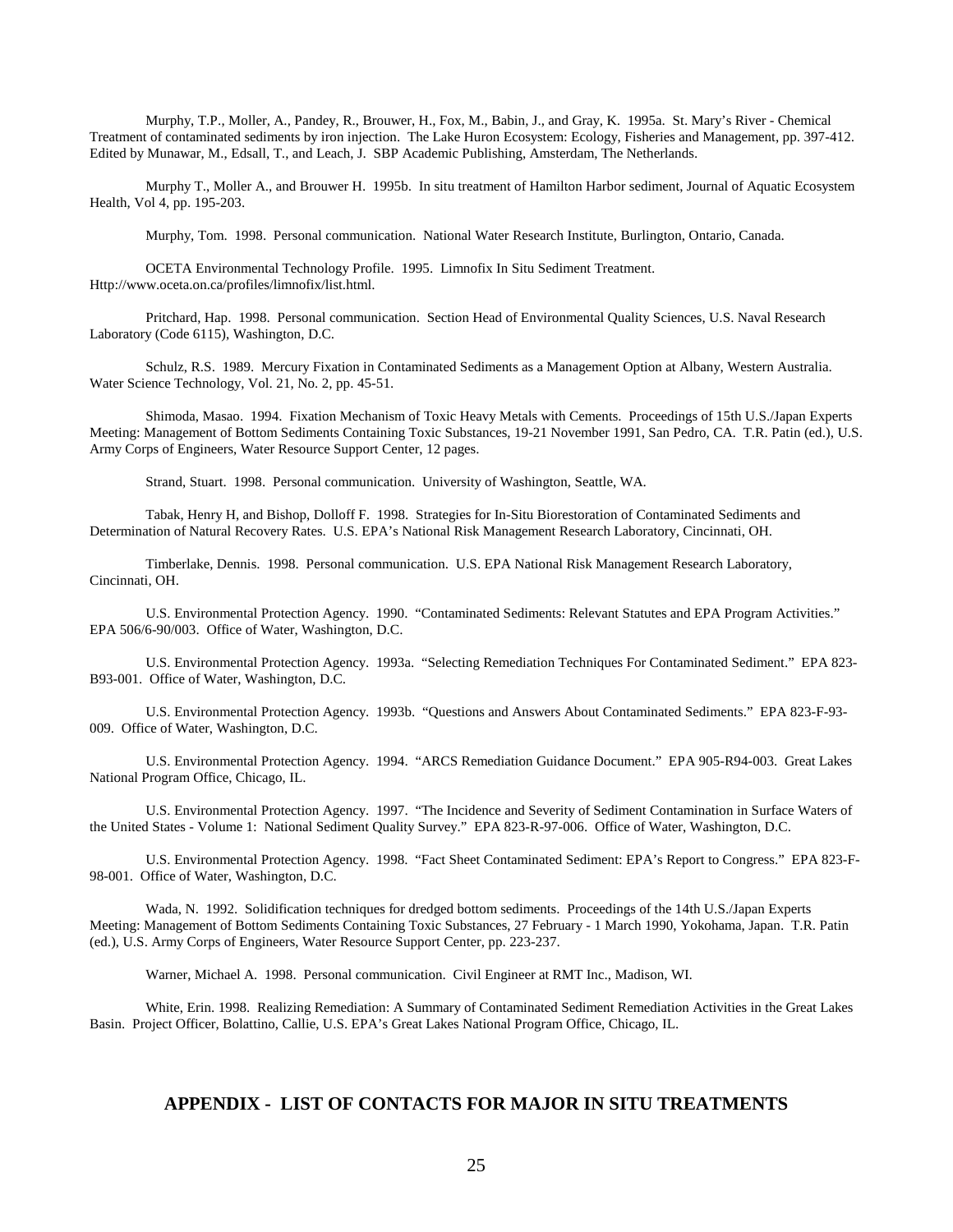| <b>Project Location</b>                                                                         | <b>Contact Name</b>     | Organization                                                           | <b>Contact Information</b>                                                                                                                                                                     |
|-------------------------------------------------------------------------------------------------|-------------------------|------------------------------------------------------------------------|------------------------------------------------------------------------------------------------------------------------------------------------------------------------------------------------|
| Hamilton Harbor and<br>St. Mary's River,<br>Canada, as well as<br>Salem, MA (Future<br>Project) | Jay Babin               | Limnofix Inc.                                                          | Golder Associates<br>2180 Meadowyale Blyd.<br>Mississauga, Ontario<br>Canada L5N5S3<br>Phone: (905) 567-6100 (Ext. 748)<br>E-mail: JBabin@golder.com                                           |
| Hamilton Harbor and<br>St. Mary's River,<br>Canada                                              | Tom Murphy              | <b>National Water</b><br>Research Institute,<br>Environment<br>Canada  | National Water Research Institute<br>867 Lakeshore Road, P.O. Box 5050<br>Burlington, Ontario<br>Canada L7R4A6<br>Phone: (905) 336-4602<br>Fax: (905) 336-8901<br>E-mail: Tom.Murphy@CCIW.ca   |
| Fox River, WI                                                                                   | Michael<br>Warner       | RMT Inc.                                                               | RMT, Inc.<br>744 Heartland Trail<br>Madison, WI 53717<br>Phone: (608) 831-4444<br>E-mail: mick.warner@rmtinc.com                                                                               |
| Manitowoc River,<br>WI                                                                          | <b>Bill Fitzpatrick</b> | <b>State of Wisconsin</b><br>Department of<br><b>Natural Resources</b> | Bureau of Watershed Management<br>101 S. Webster St., Box 7291<br>Madison, WI 53707-7921<br>Phone: (608) 266-9267<br>Fax: (608) 267-2800<br>E-mail:FITZPW@DNR.STATE.WI.US                      |
| Hudson River, NY                                                                                | John Haggard            | <b>General Electric</b>                                                | General Electric<br>1 Computer Drive South<br>Corporate Environmental Programs<br>Albany, NY 12205<br>Phone: (518) 458-6619<br>Fax: (518) 458-1014<br>E-mail:<br>John.Haggard@corporate.ge.com |